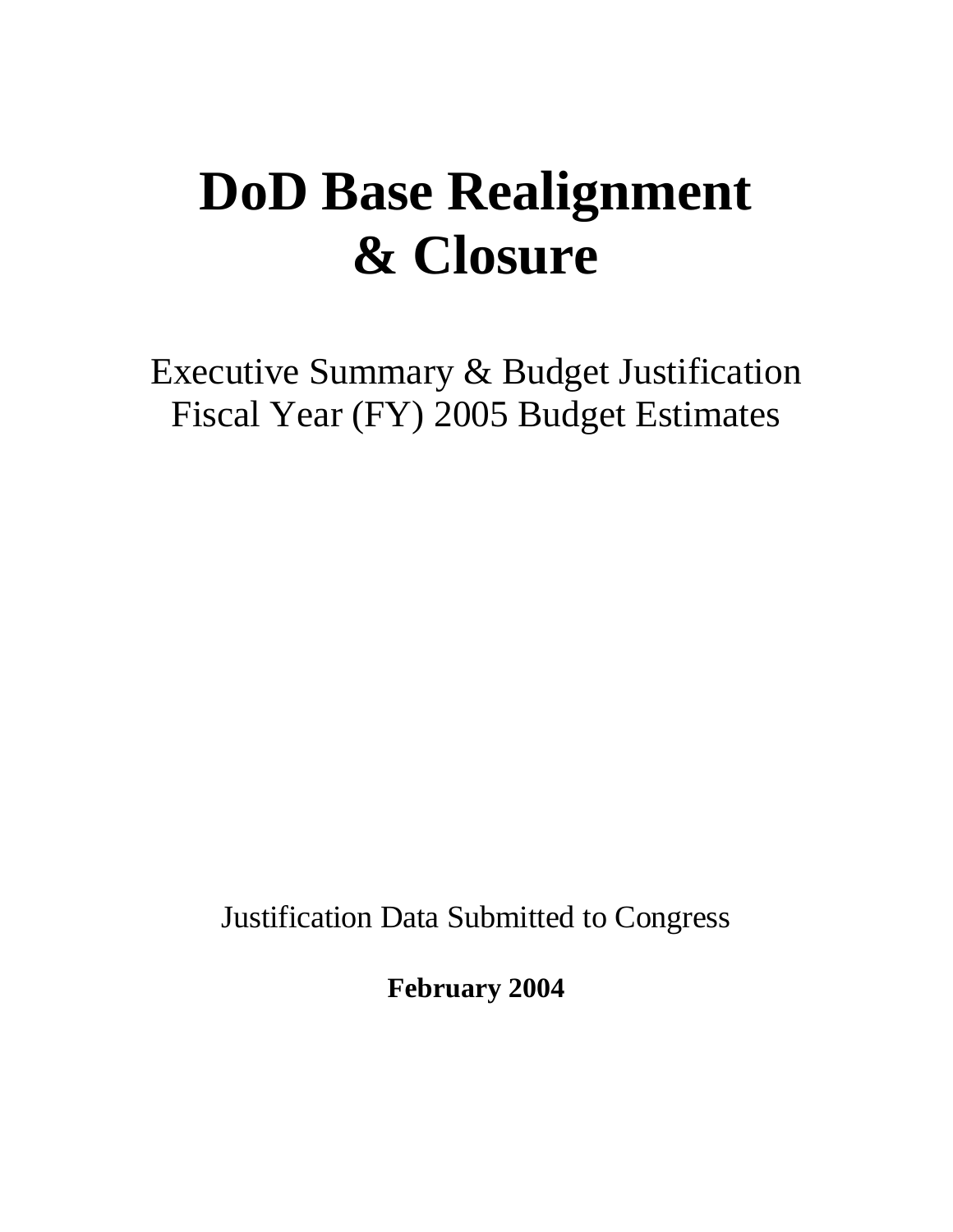# **Table of Contents**

| I.   | <b>Base Realignment and Closure Overview</b>              | Page |
|------|-----------------------------------------------------------|------|
|      | <b>Background</b><br>A.                                   | 3    |
|      | <b>Budget Justification Requirements</b><br>В.            |      |
|      | DoD Base Closure Account Capitalization<br>$\mathbf{C}$ . | 5    |
|      | <b>Financial Management Procedures</b><br>D.              | 6    |
| П.   | <b>Budget Summary</b>                                     | 7    |
| III. | <b>Homeowners Assistance Program</b>                      | 28   |
| IV.  | <b>Revenue from the Sale of Land and Facilities</b>       | 28   |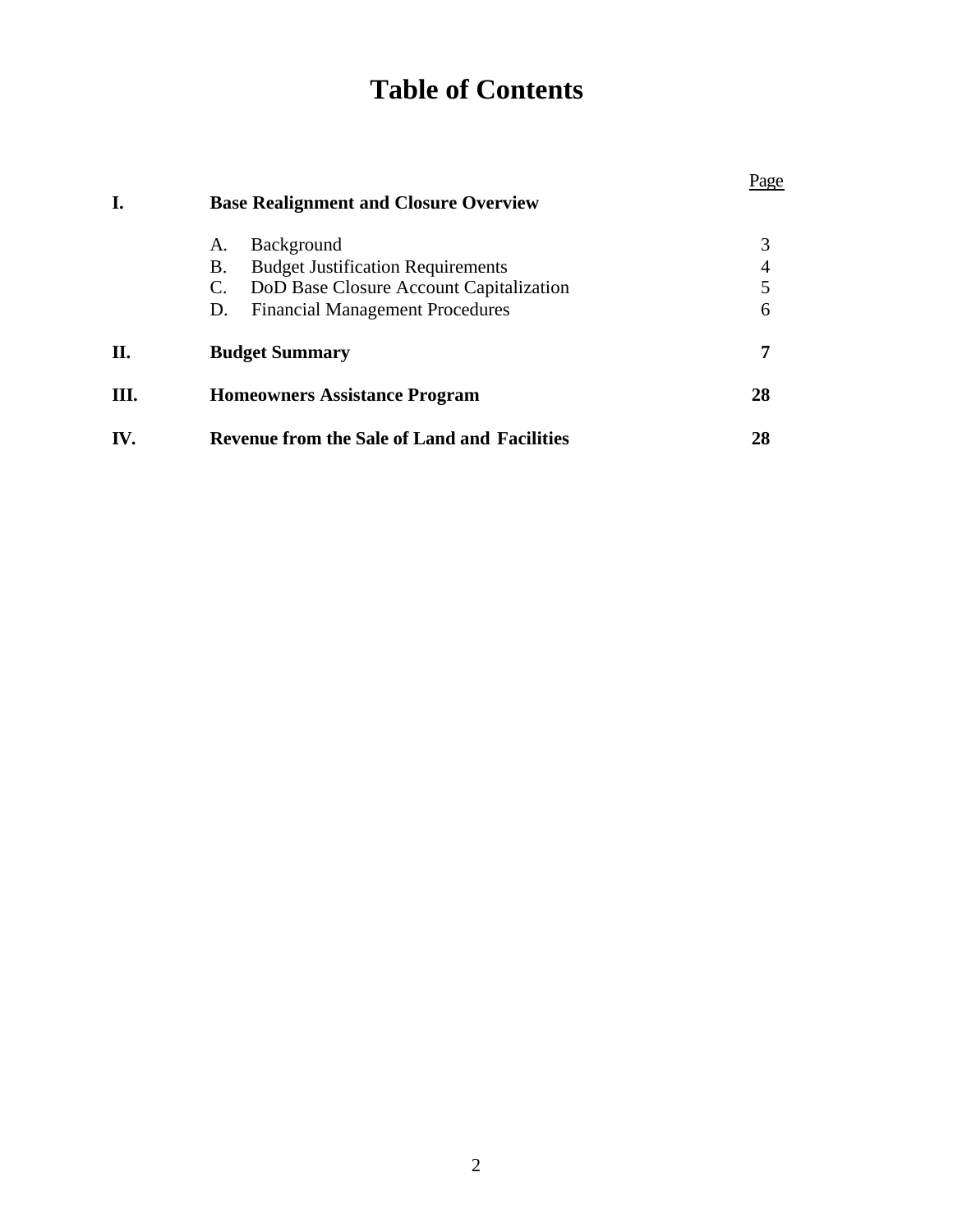#### **I. Base Realignment and Closure Overview**

#### A. Background

The Defense Secretary's Commission on Base Realignment and Closures was chartered on May 3, 1988 to recommend military installations within the United States, its commonwealths, territories, and possessions for realignment and closure. The Congress and the President subsequently endorsed this approach through legislation that removed some of the previous impediments to successful base closure actions. The Defense Authorization Amendments and Base Closure and Realignment Act, Public Law 100-526, as enacted October 24, 1988, provides the basis for implementing the recommendations of the 1988 Commission. Under this Act, all closures and realignments were to be completed no later than September 30, 1995. Funding for these actions resides in the Base Realignment and Closure Account - Part I (BRAC-I) which spans fiscal years 1990 through 1995.

The National Defense Authorization Act for FY 1990 and 1991, Section 2831, allowed for the one-time transfer of \$31 million from BRAC I into the FY 1990 Homeowners Assistance Fund. This Fund is used to assist employees who are forced to move as a consequence of base closures and who find that they must sell their homes in real estate markets which have been adversely affected by the closure decision.

In the Committee Reports accompanying the FY 1990 Military Construction Appropriations Act, the Congress began applying some restrictions on the use of BRAC I funds. Concerned that the one-time implementation costs had increased by \$1 billion when compared to the 1988 Commission's estimate, the House Appropriations Committee (HAC) adopted a spending cap for military construction and family housing of \$2.4 billion. This cap was reflected in the FY 1990 act itself. The FY 1992 Military Construction Appropriations Act lowered the cap to \$1.8 billion commensurate with the budget request.

On November 5, 1990, The President signed Public Law 101-510, Title XXIX, Defense Base Closure and Realignment Act of 1990, establishing an independent commission known as the Defense Base Closure and Realignment Commission which met only during calendar years 1991, 1993, and 1995. The purpose of the Commission was to ensure a timely, independent, and fair process for closing and realigning U.S. military installations. The actions to implement the recommendations of the 1991, 1993, and 1995 Commissions are underwritten from the Base Realignment and Closure Account 1990 (BRAC II). Action must be initiated no later than two years after the date on which the President transmits a report to Congress and all closures and realignments must be completed no later than the end of the six-year period beginning on the same date. The implementation period for the last authorized round of base closure is complete as of 13 July 2001.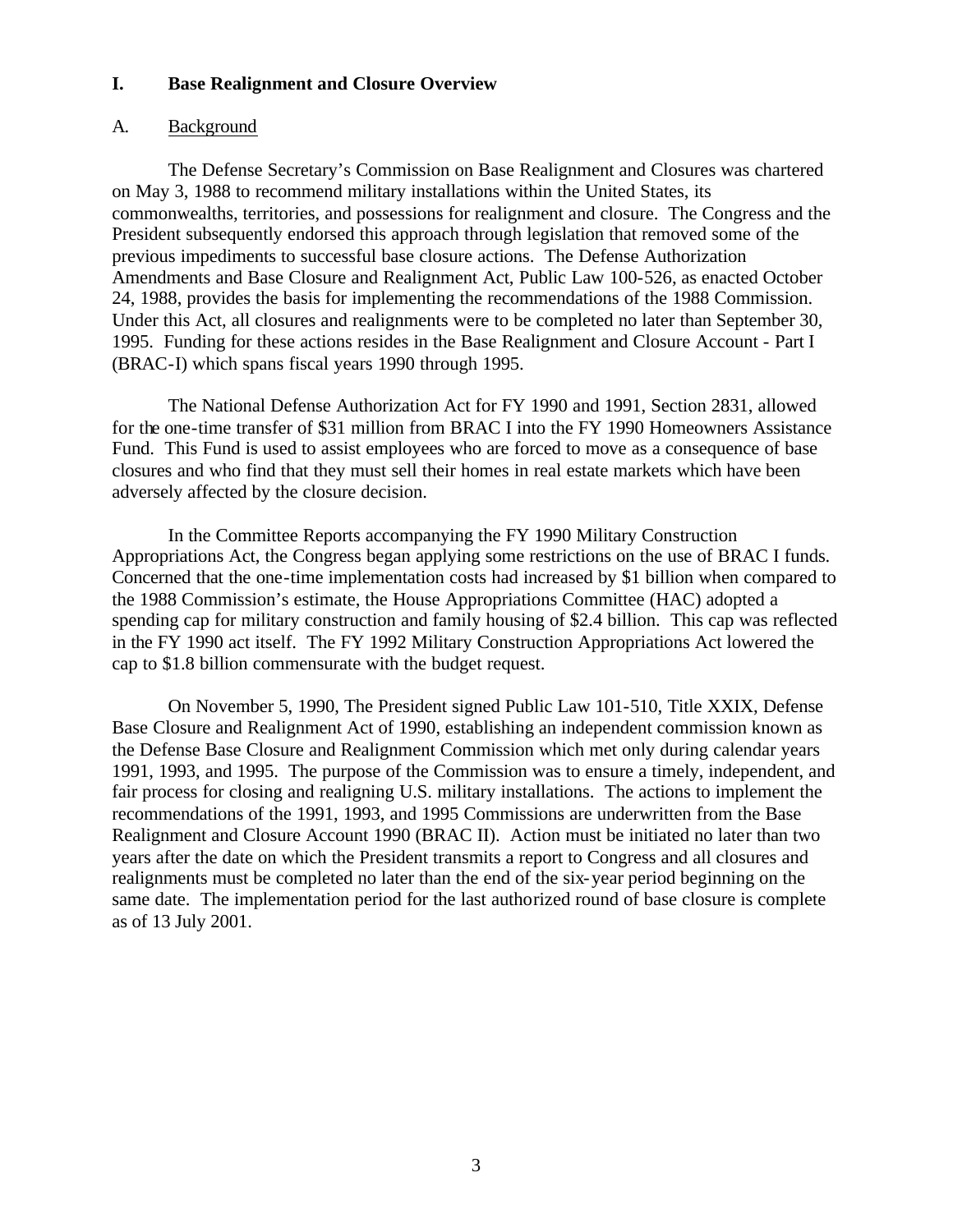Public Law 101-510 included a number of other provisions affecting base closure, one of which, section 2923, designated the Base Closure Account (BRAC I) to be the exclusive source of funds for environmental restoration projects at round one closure sites. The National Defense Authorization Act for FY 1992, Section 2827, designated Base Closure Account 1990 as the exclusive source of funds for environmental restoration projects at closure sites approved by the 1991, 1993, and 1995 Commissions. The intent of this section was to preclude the cleanup actions at bases slated for closure from competing with other sources of funding for environmental cleanup such as the Defense Environmental Restoration Account (DERA). A total of \$8,664.1 million has been made available for cleanup for the four rounds of base closures through FY 2004. The FY 2005 budget program includes \$321.5 million for environmental restoration at BRAC bases.

#### B. Budget Justification Requirements

The Defense Authorization Amendments and Base Closure and Realignment Act, Public Law 100-526, is specific in the types of information required as to budget justification. The Act states, "As part of each annual budget request for the Department of Defense, the Secretary shall transmit to the appropriate committees of Congress:

(1) a schedule of the closure and realignment actions to be carried out under this title in the fiscal year for which the request is made and an estimate of the total expenditures required and cost savings to be achieved by each such closure and realignment and of the time period in which these savings are to be achieved in each case, together with the Secretary's assessment of the environmental effects of such actions; and

(2) a description of the military installations, including those under construction and those planned for construction, to which functions are to be transferred as a result of such closures and realignments, together with the Secretary's assessment of the environmental effects of such transfers."

The FY 2005 budget justification material has been developed to comply with the above requirements. The BRAC Executive Summary Book provides an overview of the BRAC costs and savings for each DoD Component through the six-year implementation period. The DoD Components have prepared separate justification books providing detailed information by realignment and closure package, broken out by one-time implementation costs, anticipated revenues from land sales, and expected savings. This comprehensive approach addresses the total financial impact of realignment and closure actions and provides justification for the funds requested in the Base Closure Accounts.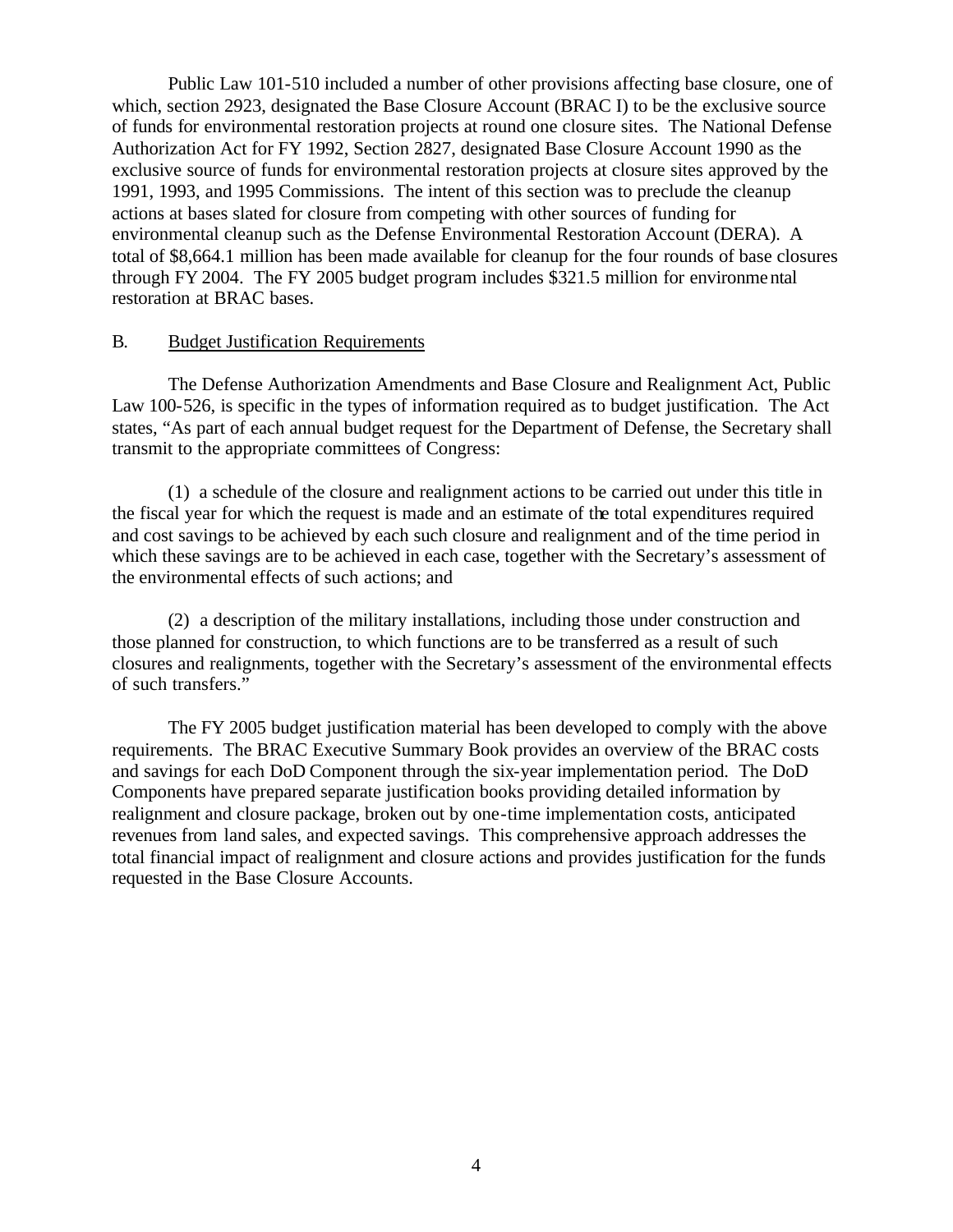#### C. DoD Base Closure Account Capitalization and Funding

The Department has complied with the guidance contained in the House of Representatives Report 101-76, Military Construction Appropriations Bill, 1990, July 26, 1989, to determine the proper method of capitalizing the DoD Base Closure Accounts. In denying general transfer authority to the Secretary of Defense, the Committee expressed the belief that the necessary one-time costs to implement base realignments and closures be requested as new appropriated amounts to facilitate improved accounting of the funds appropriated. Additionally, the Committee indicated that any savings or cost avoidance due to base realignment or closure should be reflected through reduced requirements in the annual budget requests for the affected appropriations.

The manner in which the impacts of base realignments and closures are reflected in BRAC appropriations accounts is consistent with this language. The new BRAC appropriations requested represent the costs of environmental restoration and caretaker functions at bases closed under the prior rounds of base closure authority. Also included in the appropriation request are funds to be transferred to the Homeowner's Assistance Program for the purpose outlined in Section III. Since the FY1991 budget request, parcels of land have been transferred, without compensation to the Department, thereby reducing projected offsetting receipts. Section IV provides examples of anticipated revenue from the sale of land and facilities and the anticipated revenue loss from land transfers.

The implementation of base realignment and closures requires the relocation of units and activities from one site to another. Recurring savings (reduced base operations costs) are realized through the increased efficiencies inherent in the consolidation of functions on fewer bases. The net savings are reflected as savings in the specific appropriations, primarily operation and maintenance, and are not incorporated in the DoD Base Closure Accounts.

Estimates for savings or cost avoidance have been incorporated into the DoD Component appropriation account where they are to accrue, resulting in corresponding reduced budget requests for those appropriations. The annual recurring saving from the four authorized rounds of base closure and realignment are projected to be about \$7 billion after the implementation period ending in FY2001.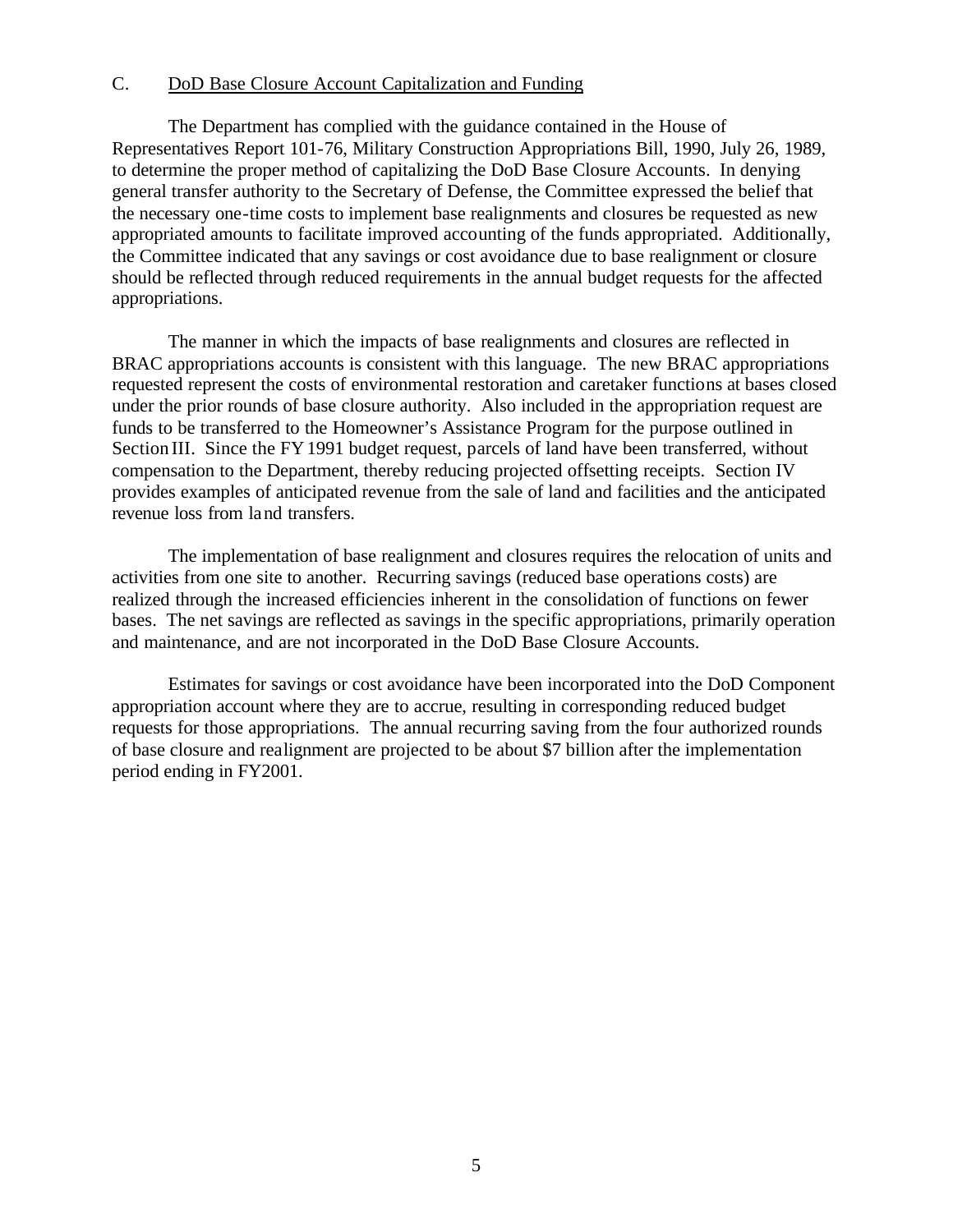#### D. Financial Management Procedures

The Defense Authorization Amendments and Base Closure and Realignment Act, Public Law 100-526, established the Defense Base Closure Account (BRAC I) as a mechanism to provide the required funding to implement the approved recommendations of the Base Closure and Realignment Commissions. Public Law 101-510, Title XXIX, Defense Base Closure and Realignment Act of 1990, established Base Closure Account 1990 (BRAC II). From aspects of management, budgeting and accounting, both Accounts are treated in the same fashion. Funding approved by Congress in both Accounts is appropriated and authorized in a lump sum amount and may be spent for construction, planning and design, civilian severance pay, civilian permanent change in station, transportation of things, and other costs related to the realignment or closure of the subject bases. The management structure of the program is described below.

1. The Deputy Under Secretary of Defense (Installations & Environment) is responsible for issuing policy for management of the BRAC program and overseeing the DoD Components' execution of the program.

2. To properly account for and manage appropriated fund resources, the DoD Base Closure Accounts were established on the books of the Treasury to aid the DoD Components in the closure and realignment of certain military installations. Treasury has assigned account symbol 97-0103 to identify the DoD Base Closure Account - Part I, and 97-0510 to identify DoD Base Closure Account 1990 - Part II, Part III, and Part IV.

Funds made available to the DOD Components are subdivided and distribute to the activities responsible for base closure actions. Separate allocations are made for each of the accounts by program year. Each DoD Component distributes the base closure funds in accordance with its normal fund distribution procedures. The applicable reporting requirements include:

Military Construction **Construction** Planning and Design Family Housing Construction **Operations** Environmental Operation and Maintenance (O&M) Civilian Severance Pay Civilian Permanent Change of Station (PCS) costs Transportation of things Real Property Maintenance Program Management (civilian work years, TDY travel, and related support dedicated to implementation efforts) Military Personnel (limited to PCS expenses dedicated to implementation efforts) Other (including procurement-type items)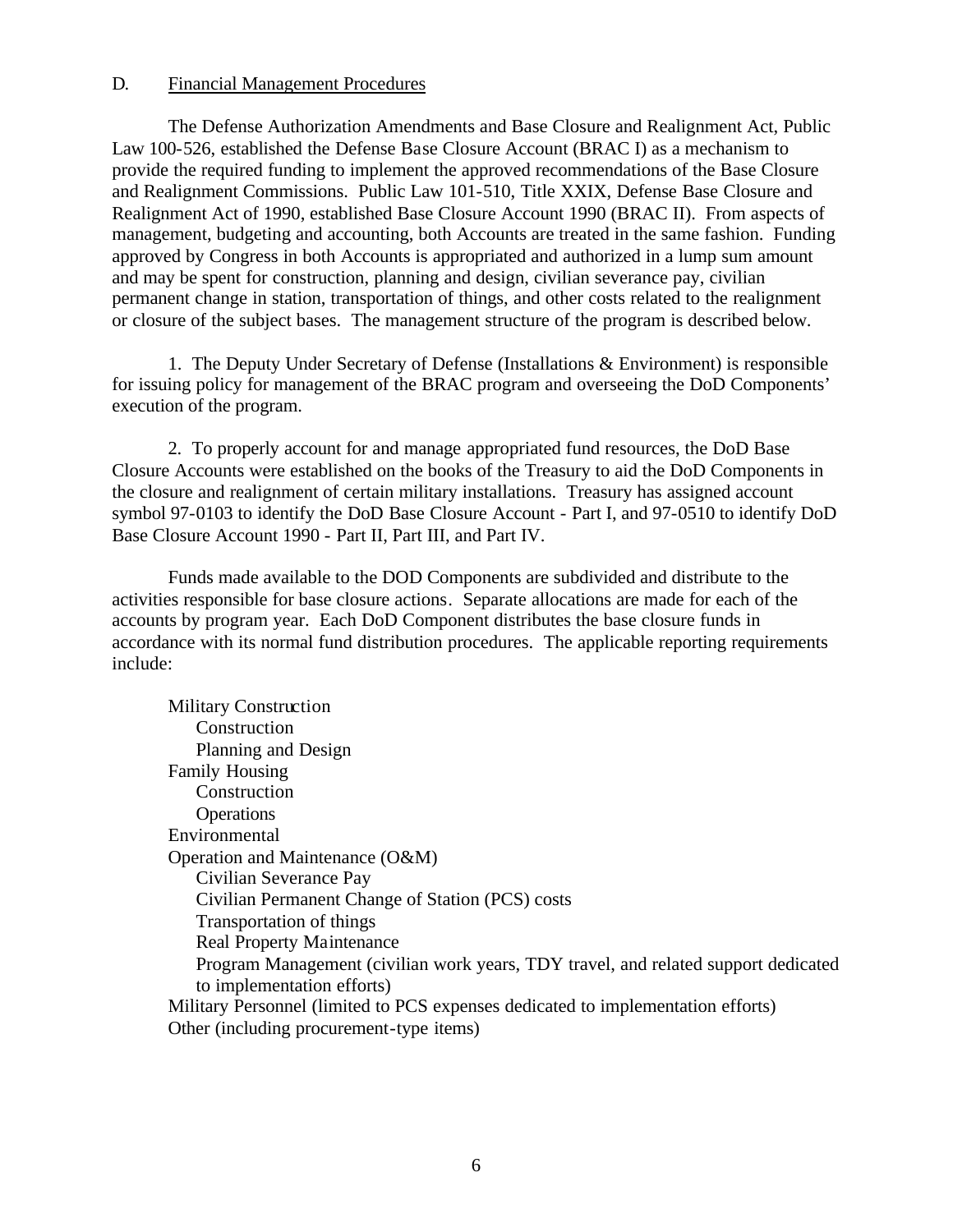3. The Under Secretary of Defense (Comptroller) makes funds available to the DoD Components based on their official financial plans. Financial plans are prepared by the DoD Components in cooperation with and at the direction of the program manager, the Deputy Under Secretary of Defense (Installations & Environment). The DoD Components' financial plans and the subsequent allocation of funds are supported by detailed, line-item military and family housing construction justification. Separate narrative explanations for other planned expenditures are also submitted to the Under Secretary of Defense (Comptroller) in sufficient detail to support the DoD Component's Financial plan. The DoD Components are allowed to revise planned execution as the situation dictates but must notify the Deputy Under Secretary of Defense (Installations & Environment) and the Under Secretary of Defense (Comptroller) of all changes. To keep the Under Secretary of Defense (Comptroller) apprised of these changes, the DoD Components are required to submit a revised current year financial plan and supporting documentation on a quarterly basis to reflect the status of the current plan being executed. When a military construction or family housing construction project is to be executed, but does not appear on the approved construction project list, the prior approval of the Under Secretary of Defense (Comptroller), and Congress is required. This will ensure that the Department has complied with the notification requirements of the House of Representatives Report 101-176, Military Construction Appropriation Bill, July 26, 1989, prior to the expenditure of DoD Base Closure Account funds. Each DoD Component is allocated funds based upon its official budget justification and financial plan.

4. Decision Rule for Determining the Validity of Charging Cost to the DoD Base Closure Accounts: In addition to being supported by the detailed budget justification, the general criterion to be applied when deciding whether to charge specific costs to the DoD Base Closure Account is that the cost in question is a one-time implementation cost directly associated with the overall base closure effort. For example, the one-time operation and maintenance-type costs at R&D-funded installations are charged to the appropriate sub-account of "Operation and Maintenance." Low-dollar value construction projects budgeted as lump sum under the real property maintenance category are charged to that sub-account and not the construction subaccount of military construction, which is reserved for projects listed individually on the financial plan accompanying the fund allocation document. Recurring costs driven by the transfer of workload from one location to another is budgeted for and charged to the non-base closure accounts.

#### **II. Budget Summary**

The tables on the following pages provide information on one-time implementation costs, expected savings, and revenues from land sales by DoD Component and approved BRAC closure round. BRAC I closures and realignments have been projected to cost \$2.8 billion and will generate total savings of \$2.4 billion and land sale revenue of \$65.7 million during the FY 1990-1995 implementation period. BRAC II closures and realignments have been projected to cost \$4.9 billion and will generate total savings of about \$8.2 billion and land sale revenue of \$25.7 million during the FY 1992-1998 implementation period. BRAC III closures and realignments have been projected to cost \$7.2 billion and will generate total savings of \$7.8 billion and land sale revenue of \$3.4 million during the FY 1994-1999 implementation period. BRAC IV closures and realignments are projected to cost \$6.6 billion and will generate total savings of \$6.2 billion and land sale revenue of \$230.2 million during the FY 1996-2001 implementation period.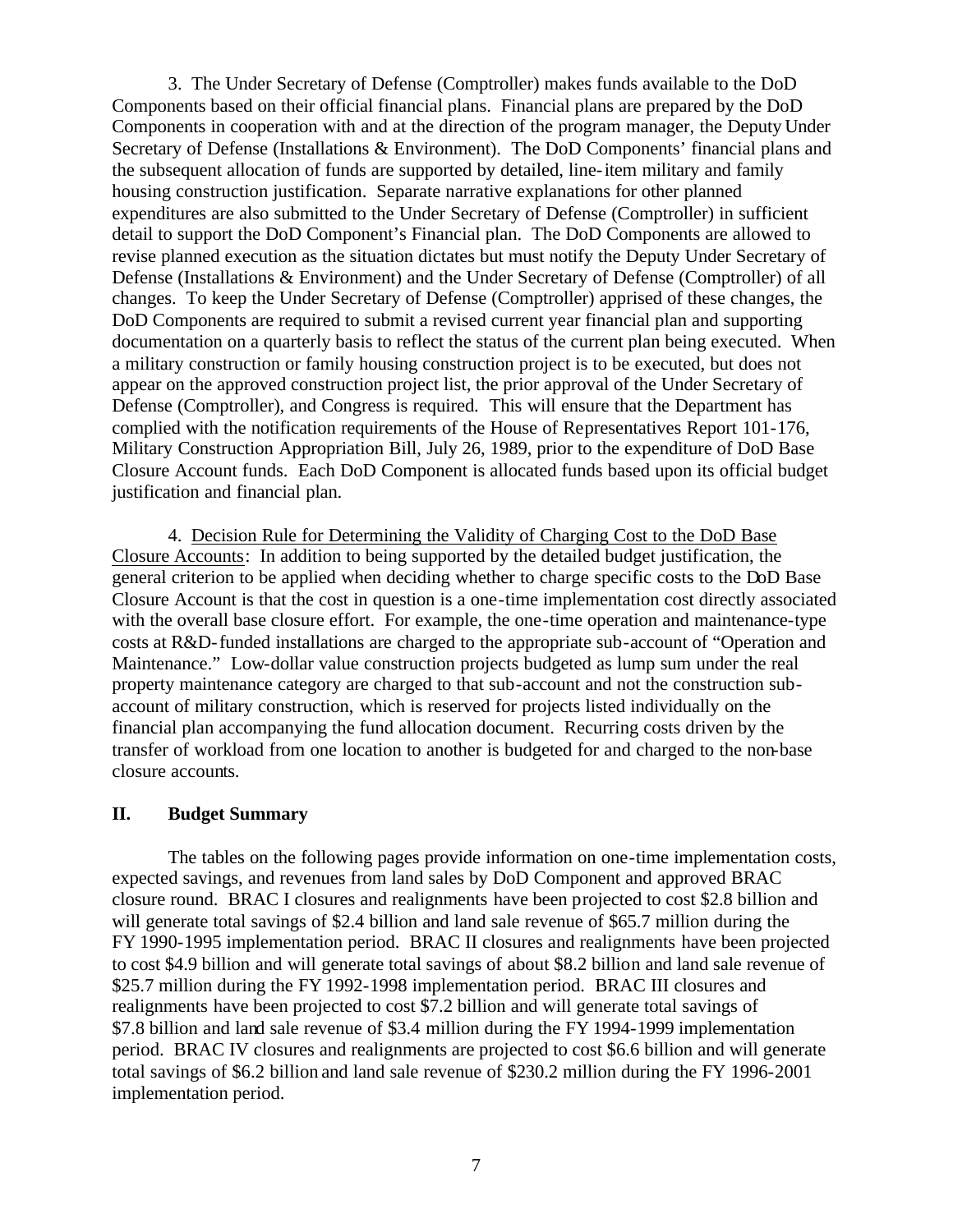#### **FY 2005 Budget Estimates Base Realignment and Closure Account Parts I – IV (Dollars in Millions)**

#### **Continuing Environmental and Caretaker Costs:**

|                                                | FY 2002 | <b>FY 2003</b> | FY 2004 | FY 2005 |
|------------------------------------------------|---------|----------------|---------|---------|
| Army                                           |         |                |         |         |
| Environmental                                  | 155.536 | 162.821        | 57.303  | 92.050  |
| Operations & Maintenance                       | 21.129  | 18.557         | 10.145  | 8.255   |
| <b>Navy</b>                                    |         |                |         |         |
| Environmental                                  | 231.260 | 462.166        | 101.212 | 101,700 |
| Operations & Maintenance                       | 15.414  | 12.269         | 11.402  | 13.300  |
| <b>Air Force</b>                               |         |                |         |         |
| Environmental                                  | 228.445 | 125.444        | 175.600 | 127.749 |
| Operations & Maintenance                       | 26.323  | 23.100         | 25.146  | 18.062  |
| <b>Defense Logistics Agency</b>                |         |                |         |         |
| Environmental                                  | 8.680   | 10.168         | 9.919   |         |
| Operations & Maintenance                       |         |                | 1.000   |         |
| <b>Total Environmental and Caretaker Costs</b> | 686.787 | 814.523        | 391.721 | 361.116 |
| Homeowner's Assistance Program                 |         |                |         |         |
| Prior Year Financing                           | 30.654  | 24.534         | 21.300  |         |
| <b>Estimated Land Sale Revenue</b>             | 7.696   | 211.738        |         | 115.000 |
| <b>Budget Request</b>                          | 648.437 | 578.251        | 370.427 | 246.116 |

The FY 2005 budget requests \$246.1 million of new budget authority for environmental restoration and caretaker cost for facilities closed under the previous four rounds of base closure authority. This funding will ensure bases are continuing to be cleaned efficiently to speed the transfer of property to redevelopment authorities.

Anticipated land sale revenue of \$115 million will be used to offset a portion of the department's FY 2005 requirement of \$361.1 million.

Annual recurring savings from the four rounds of base closure and realignment are projected to be about \$7 billion after the implementation period ending in FY 2001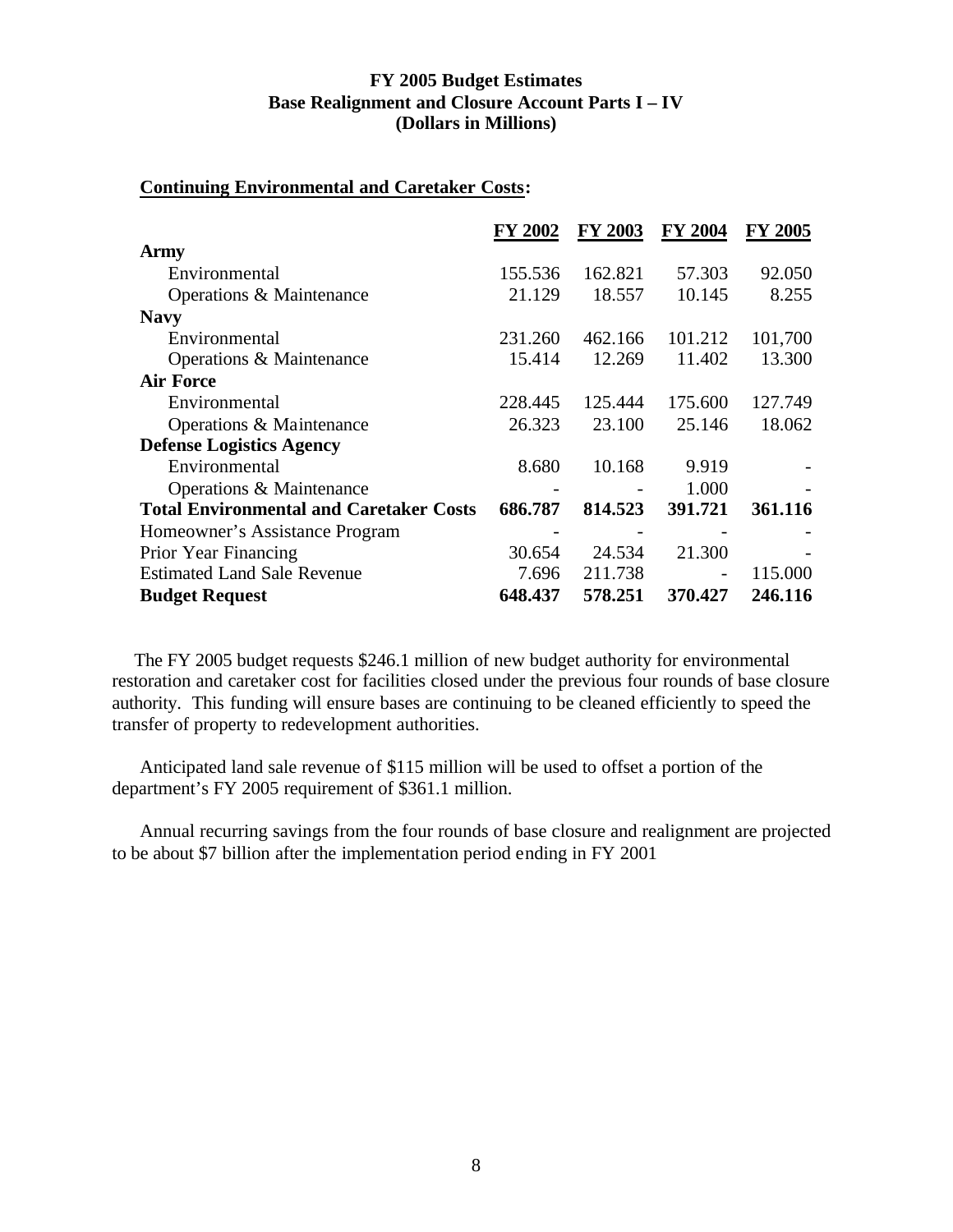#### **III. Homeowners Assistance Program**

The Homeowners Assistance Program (HAP) provides assistance to eligible service members and civilian employee homeowners who have suffered losses through the depression of the real estate market resulting from actual or pending base closures. Pursuant to section 2832 of Title 10, United States Code, as amended by section 2831 of Public Law 101-89, the National Defense Authorization Act for FY 1990 and FY 1991, the Secretary of Defense was granted authority to transfer \$31 million of funds appropriated in BRAC I to HAP. Accordingly, the Department of Defense transferred \$31 million in FY 1990 to accommodate valid homeowner assistance requirements arising from implementation of the 1988 Commission's recommendations. From FY 1992 through FY 1999 the required homeowners assistance funding associated with base realignments and closures was budgeted in the Homeowners Assistance Program administered by the Department of the Army as executive agent for the program. Beginning in FY 2000, funds were obligated in the BRAC program for transfer to the Homeowners Assistance Program during budget execution to allow more effective and efficient use of these funds in support of BRAC implementation. No funds are budgeted within the BRAC program for transfer to the Homeowners Assistance Program in FY 2005.

#### **IV. Revenue from the Sale of Land and Facilities**

In capitalizing the base closure accounts, the additional appropriations to pay for the onetime costs of implementation have been offset by the amount of revenues that are anticipated due to the authorized sale of land no longer required by the Department. Since the FY 1991 budget request, parcels of land have been transferred, without compensation to the Department, thereby reducing projected offsetting receipts. The tables on the following pages show the anticipated land sale revenue and examples of projected land sales no longer anticipated due to loss cost from transfers of property outside of the Department. Land sale receipts from base closures have amounted to \$595.1million through September 2003. These receipts are used to offset anticipated BRAC costs. Anticipated land sale revenue of \$115.0 million will be used to offset a portion of the department's FY 2005 BRAC requirements.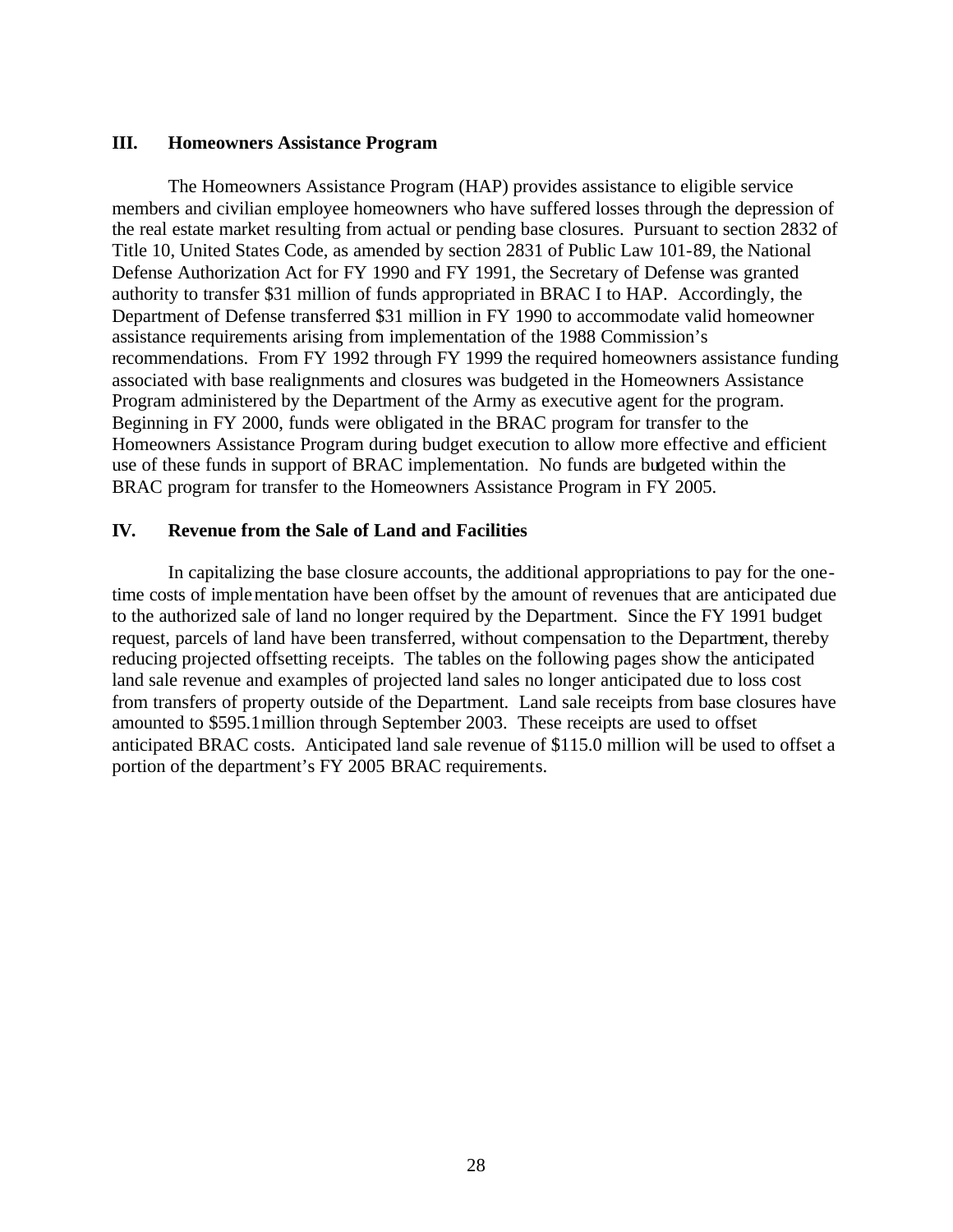# **FY 2005 Budget Estimates Base Realignment and Closure - Part I Anticipated/Realized Land Revenue - Army** (Dollars in Thousands)

| Location                                         | Total  |
|--------------------------------------------------|--------|
| Kapalama Military<br>Reservation, HI             | 38,529 |
| <b>Pontiac Storage Facility</b>                  | 3,100  |
| Fort Holabird, MD                                | 100    |
| <b>USA Reserve Center</b><br>Gaithersburg, MD    | 785    |
| Stand-Alone Housing,<br><b>Various Locations</b> | 23,199 |
| Total                                            | 65,713 |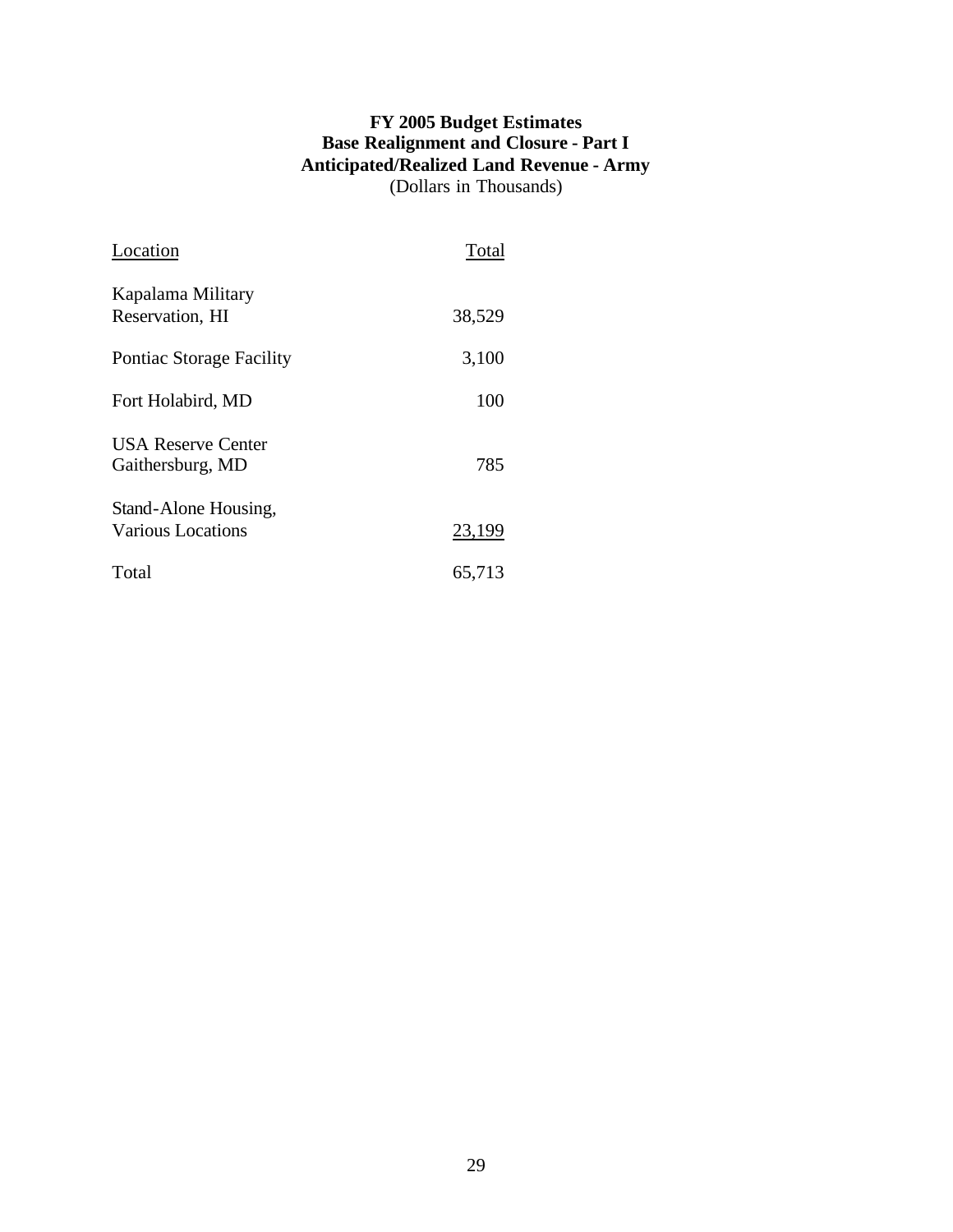# **FY 2005 Budget Estimates Base Realignment and Closure - Part I Loss of Land Revenue - Army** (Dollars in Thousands)

| <b>Location</b>        | <b>Total</b> |
|------------------------|--------------|
| Lexington              | 7,379        |
| Army Material Tech Lab | 3,124        |
| Jefferson              | 28,925       |
| <b>AMC</b> Other       | 8,030        |
| Presidio               | 42,986       |
| Hamilton               | 49,550       |
| Sheridan               | 59,092       |
| Fort Douglas, UT       | 7,379        |
| Fort Meade, MD         | 447,770      |
| Cameron Station, VA    | 212,624      |
| <b>Stand Alone</b>     | 62,053       |
| Total                  | 925,912      |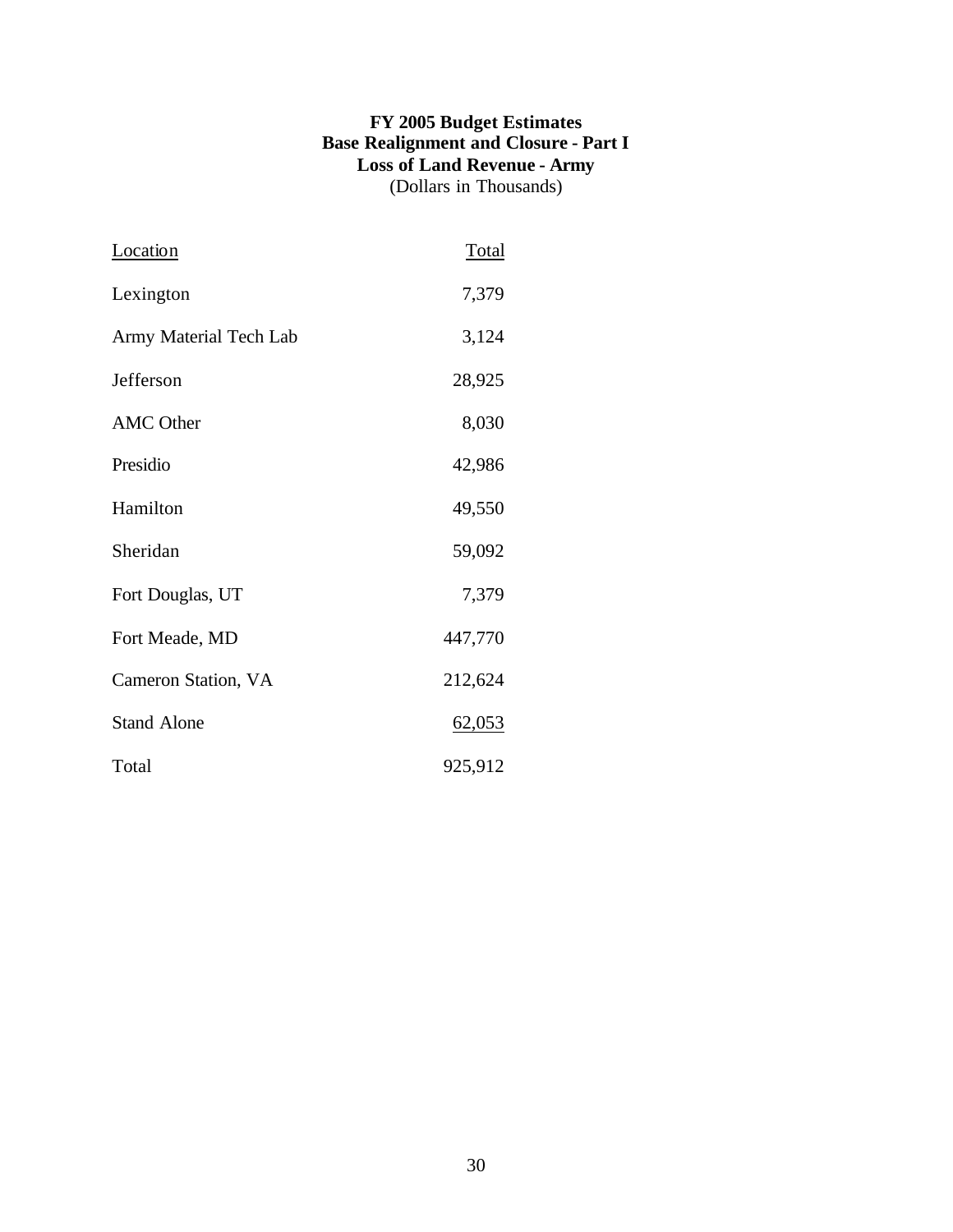# **FY 2005 Budget Estimates Base Realignment and Closure - Part I Loss of Land Revenue - Navy** (Dollars in Thousands)

| Location                                             | Total   |
|------------------------------------------------------|---------|
| Naval Station New York<br>(Brooklyn, NY)             | 57,000  |
| <b>Naval Station Puget Sound</b><br>(Sand Point), WA | 60,000  |
| Total                                                | 117,000 |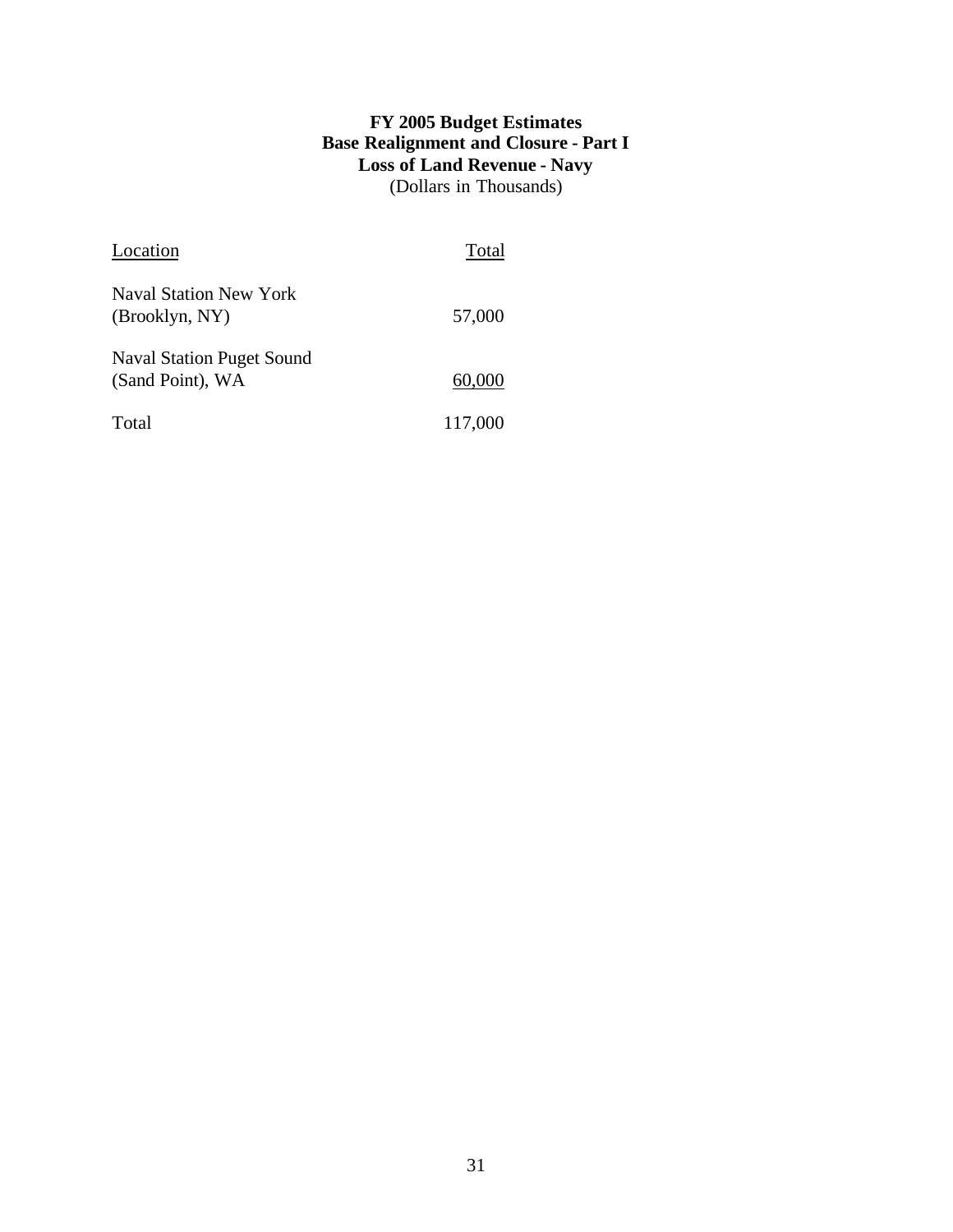# **FY 2005 Budget Estimates Base Realignment and Closure - Part I Anticipated/Realized Land Revenue - Air Force** (Dollars in Thousands)

| Location                   | Total  |
|----------------------------|--------|
| Chanute Air Force Base, IL | 11,419 |
| George Air Force Base, CA  | 1,605  |
| Mather Air Force Base, CA  | 8,827  |
| Norton Air Force Base, CA  | 3,690  |
| Pease Air Force Base, NH   | 280    |
| Total*                     | 25,822 |

\*All anticipated/realized land revenues are accounted for in BRAC IV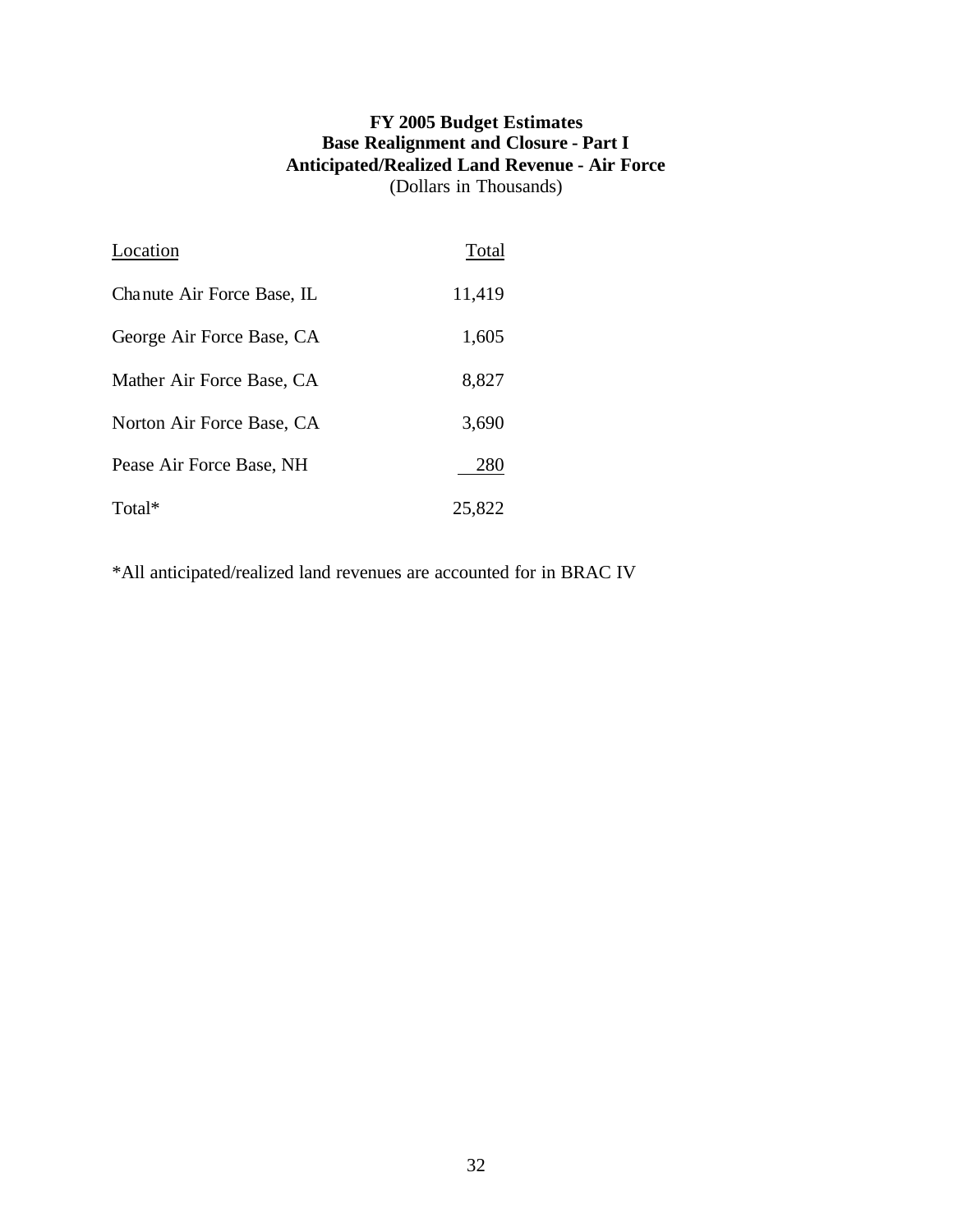#### **FY 2005 Budget Estimates Base Realignment and Closure - Part I Loss of Land Revenue - Air Force** (Dollars in Thousands)

| Location                   | Total   |
|----------------------------|---------|
| George Air Force Base, CA  | 90,000  |
| Mather Air Force Base, CA  | 305,000 |
| Norton Air Force Base, CA  | 100,000 |
| Chanute Air Force Base, IL | 13,000  |
| Pease Air Force Base, NH   | 120,000 |
| Total                      | 628,000 |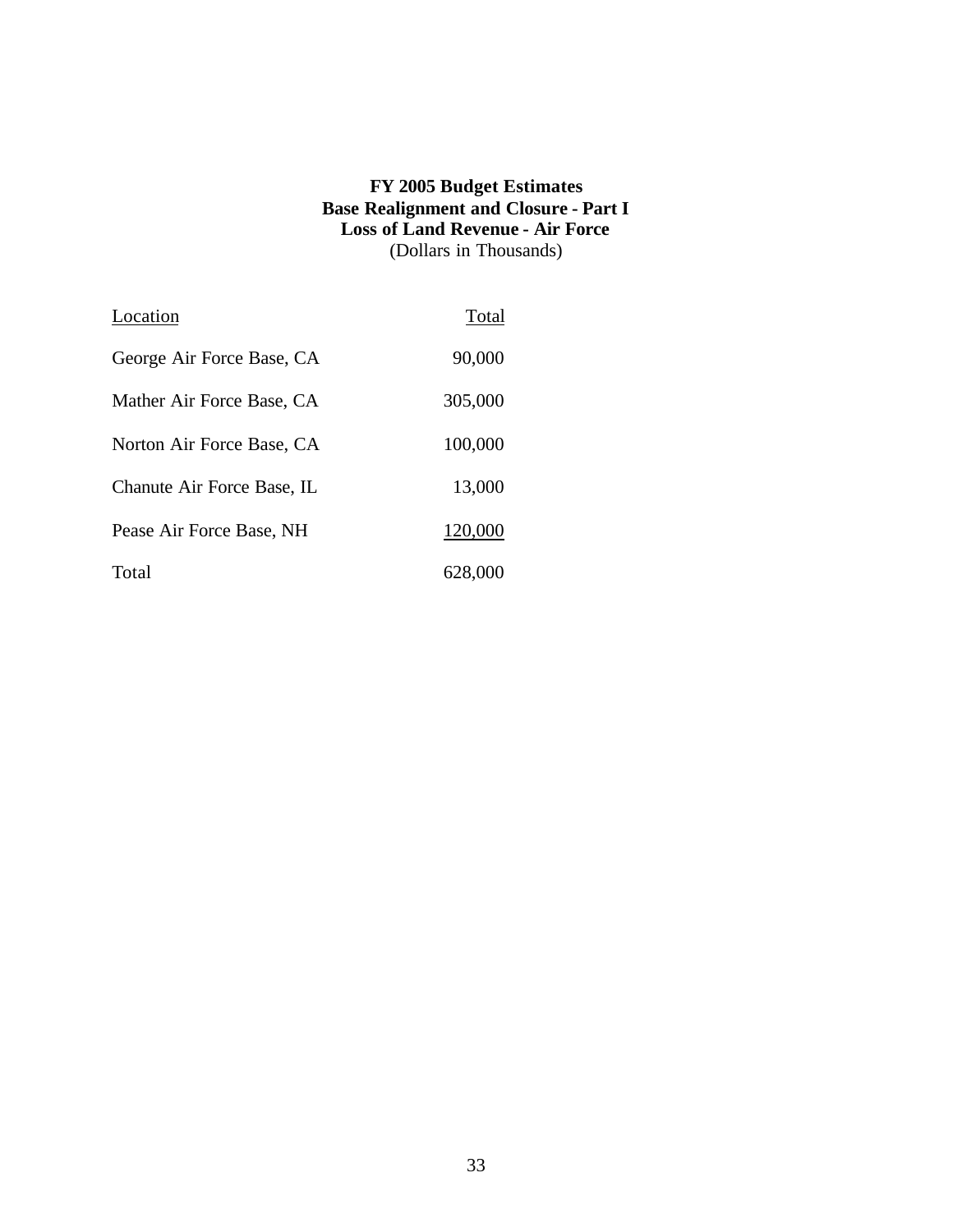# **FY 2005 Budget Estimates Base Realignment and Closure - Part II Anticipated/Realized Land Revenue - Army** (Dollars in Thousands)

| Location<br>Cameron Station, VA | Total<br>15,661 |
|---------------------------------|-----------------|
| Fort Ben Harrison, IN           | 4,634           |
| Sacramento Army Depot, CA       | 299             |
| Fort Devens, MA                 | 1,998           |
| Total                           | 22,592          |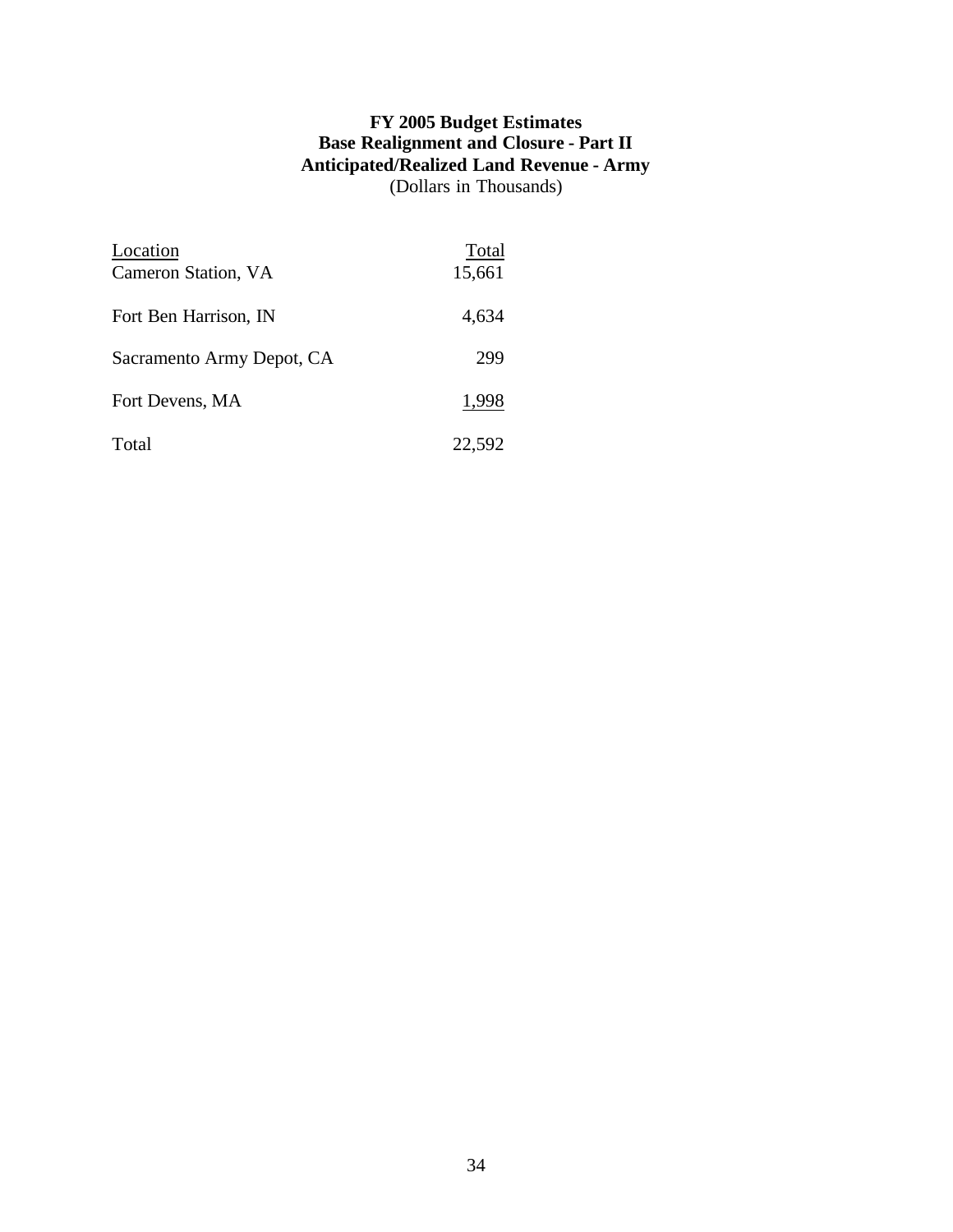# **FY 2005 Budget Estimates Base Realignment and Closure - Part II Loss of Land Revenue - Army** (Dollars in Thousands)

| Location                   | Total   |
|----------------------------|---------|
| Fort Devens, MA            | 112,000 |
| Fort Dix, NJ*              | 83,000  |
| Fort Ord, CA               | 399,750 |
| Harry Diamond Lab, VA      | 30,000  |
| Fort Benjamin Harrison, IN | 102,227 |
| Sacramento Depot, CA       | 24,879  |
| Total                      | 751,856 |

\* Note: The anticipated revenues from Fort Dix were reduced from \$83.0 million to zero. The basis of the reduction is the proposed utilization of Fort Dix by other federal and state agencies which precludes disposal of the anticipated excess land.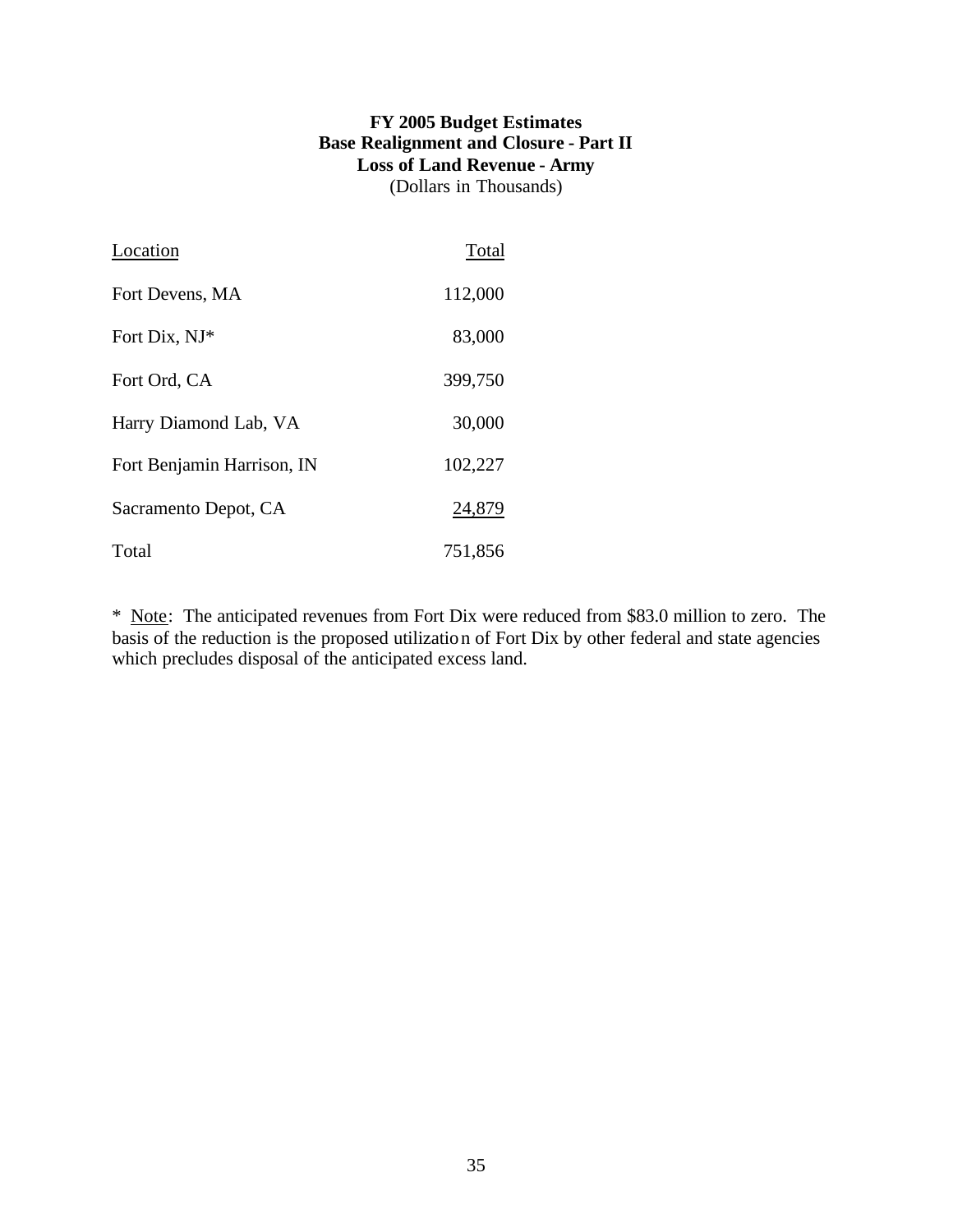# **FY 2005 Budget Estimates Base Realignment and Closure - Part II Anticipated/Realized Land Revenue - Navy** (Dollars in Thousands)

| Location                 | Total |
|--------------------------|-------|
| NAS Chase Field, TX      | 791   |
| NCBC Davisville, RI      | 63    |
| <b>Various Locations</b> | 2,216 |
| Total                    | 3,070 |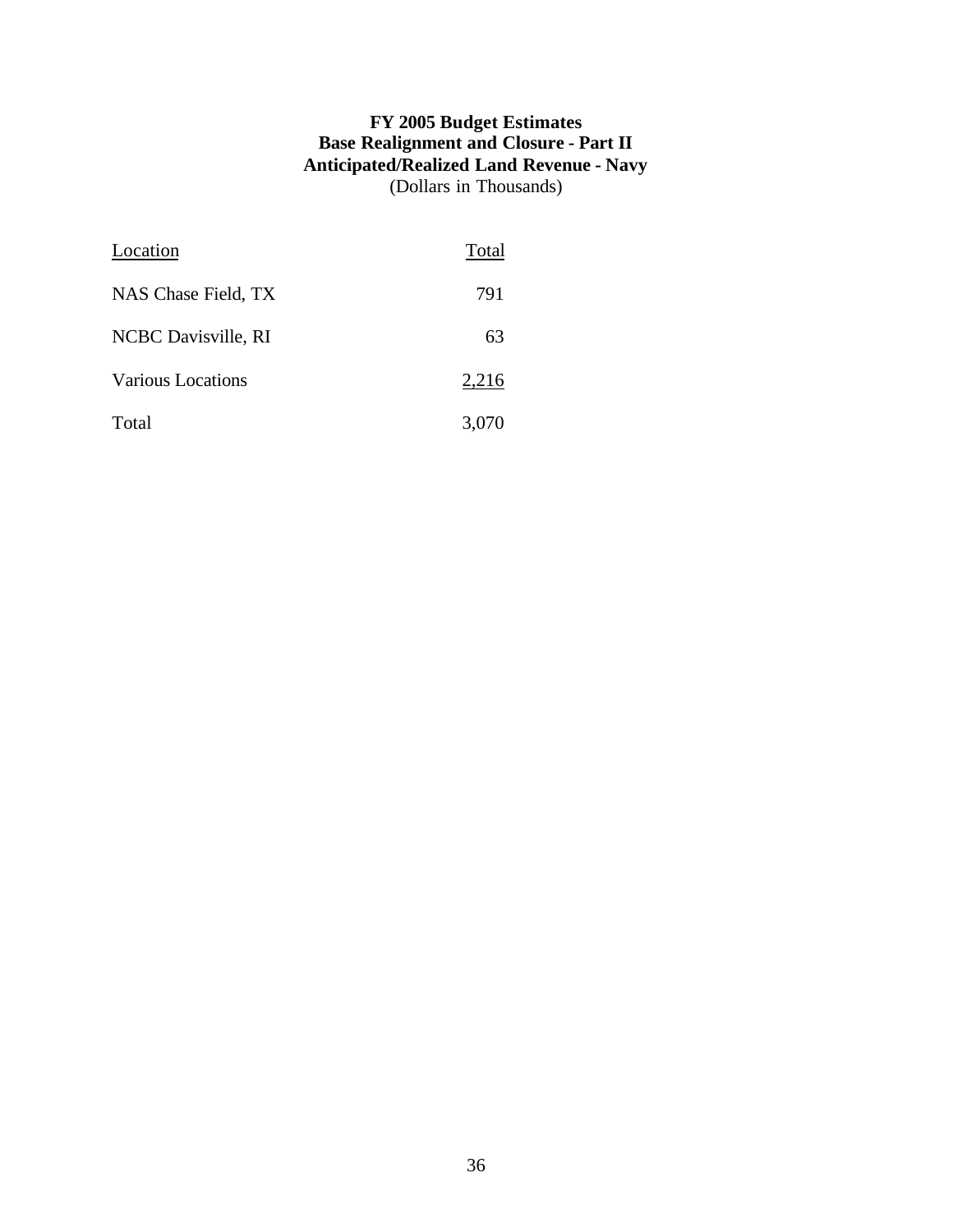# **FY 2005 Budget Estimates Base Realignment and Closure - Part II Loss of Land Revenue - Navy** (Dollars in Thousands)

| Location                          | Total   |
|-----------------------------------|---------|
| NAS Chase Field, TX               | 2,000   |
| NCBC Davisville, RI               | 22,000  |
| NH Long Beach, CA                 | 15,500  |
| NS Long Beach, CA                 | 20,250  |
| NAS Moffet Field, CA              | 4,200   |
| NS Philadelphia, PA               | 20,000  |
| NS Puget Sound<br>(Sand Point) WA | 12,800  |
| NCCOSC San Diego, CA              | 3,000   |
| <b>MCAS</b> Tustin, CA            | 672,000 |
| Total                             | 771,750 |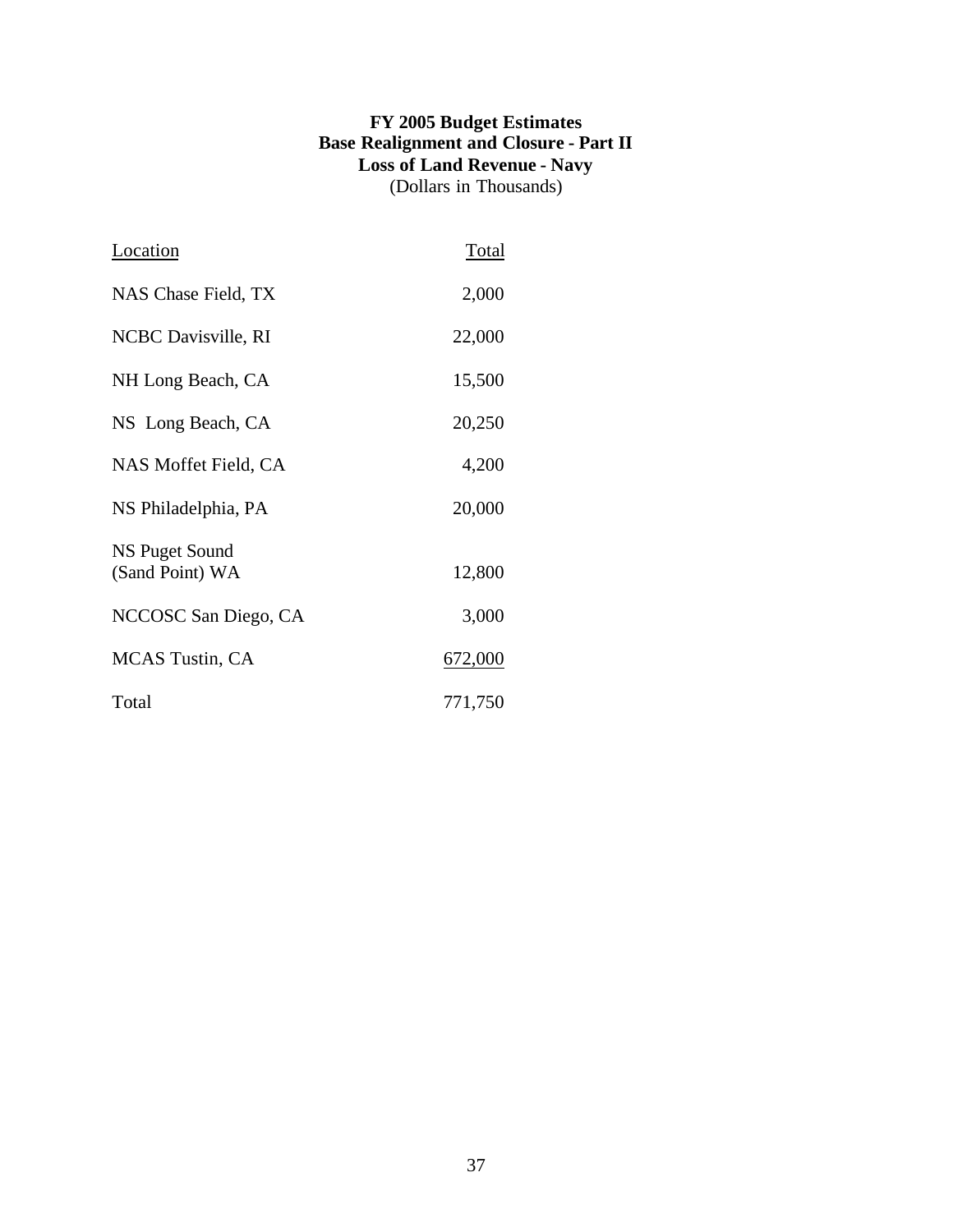# **FY 2005 Budget Estimates Base Realignment and Closure - Part II Anticipated/Realized Land Revenue - Air Force** (Dollars in Thousands)

| Location                                         | Total  |
|--------------------------------------------------|--------|
| Carswell Air Force Base, TX                      | 170    |
| Castle Air Force Base, CA                        | 4,008  |
| England Air Force Base, LA                       | 783    |
| Grissom Air Force Base, IN                       | 5,981  |
| Loring Air Force Base, ME                        | 335    |
| Lowry Air Force Base, CO                         | 9,461  |
| Myrtle Beach Air Force Base, SC                  | 10,455 |
| Richards-Gebaur Air Force Reserve<br>Station, MO | 300    |
| Rickenbacker Air Guard Base, OH                  | 600    |
| Williams Air Force Base, AZ                      | 4,431  |
| Wurtsmith Air Force Base, MI                     | 49     |
| Total*                                           | 36,512 |

\*All anticipated/realized land revenues are accounted for in BRAC IV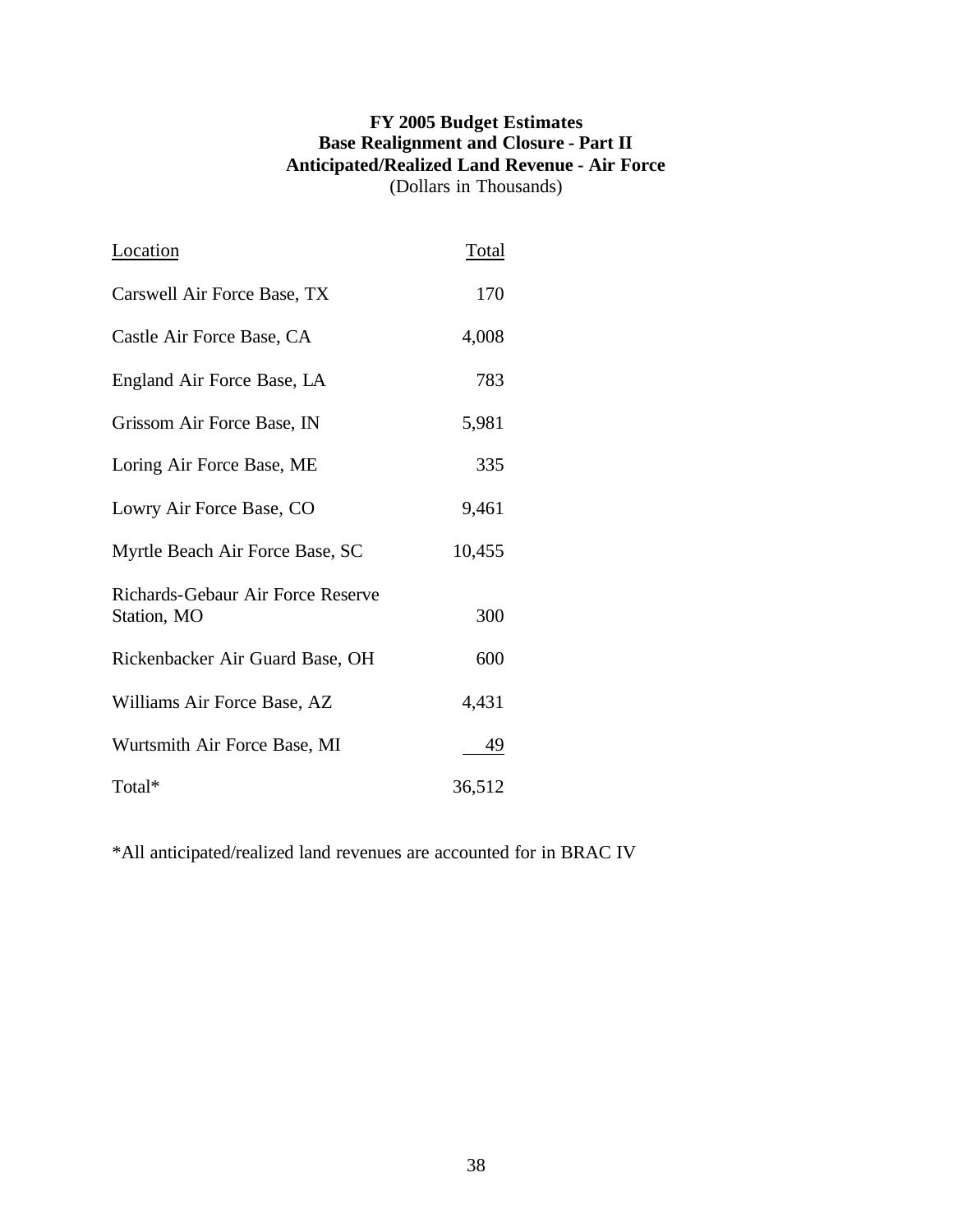# **FY 2005 Budget Estimates Base Realignment and Closure - Part II Loss of Land Revenue - Air Force** (Dollars in Thousands)

| Location                                                | Total   |
|---------------------------------------------------------|---------|
| Williams Air Force Base, AZ                             | 8,000   |
| Eaker Air Force Base, AR                                | 8,000   |
| Castle Air Force Base, CA                               | 27,000  |
| Lowry Air Force Base, CO                                | 100,000 |
| MacDill Air Force Base, FL                              | 50,000  |
| Grissom Air Force Base, IN                              | 8,000   |
| Loring Air Force Base, ME                               | 8,000   |
| Wurtsmith Air Force Base, MI                            | 8,000   |
| <b>Richards Gebaur Air Force</b><br>Reserve Station, MO | 8,000   |
| Rickenbacker Air National<br>Guard Base, OH             | 8,000   |
| Myrtle Beach Air Force Base, SC                         | 8,000   |
| Bergstrom Air Force Base, TX                            | 8,000   |
| Carswell Force Base, TX                                 | 8,000   |
| Total                                                   | 257,000 |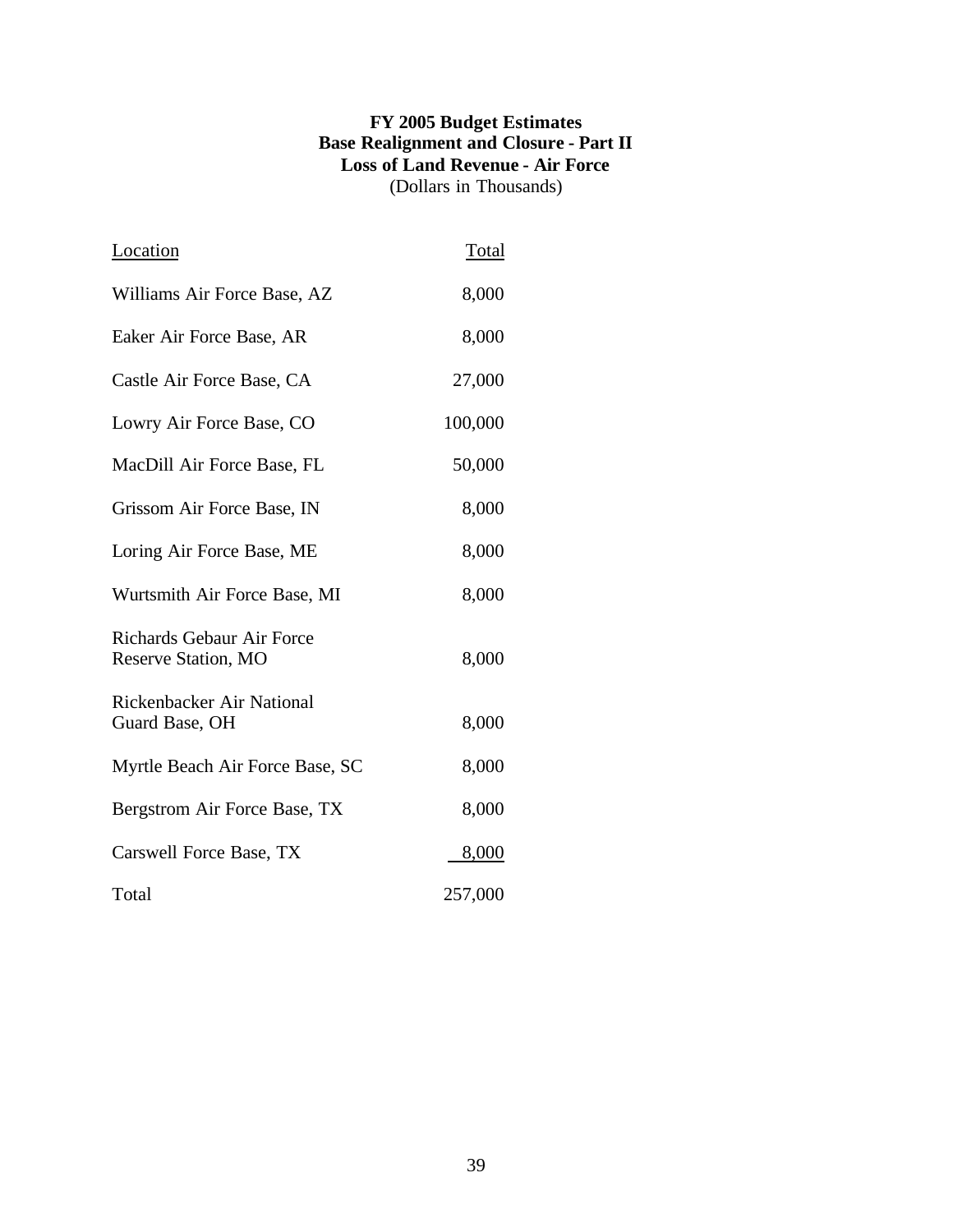# **FY 2005 Budget Estimates Base Realignment and Closure - Part III Anticipated/Realized Land Revenue - Army** (Dollars in Thousands)

| Location          | Total |
|-------------------|-------|
| Various Locations | 798   |
| Total             | 798   |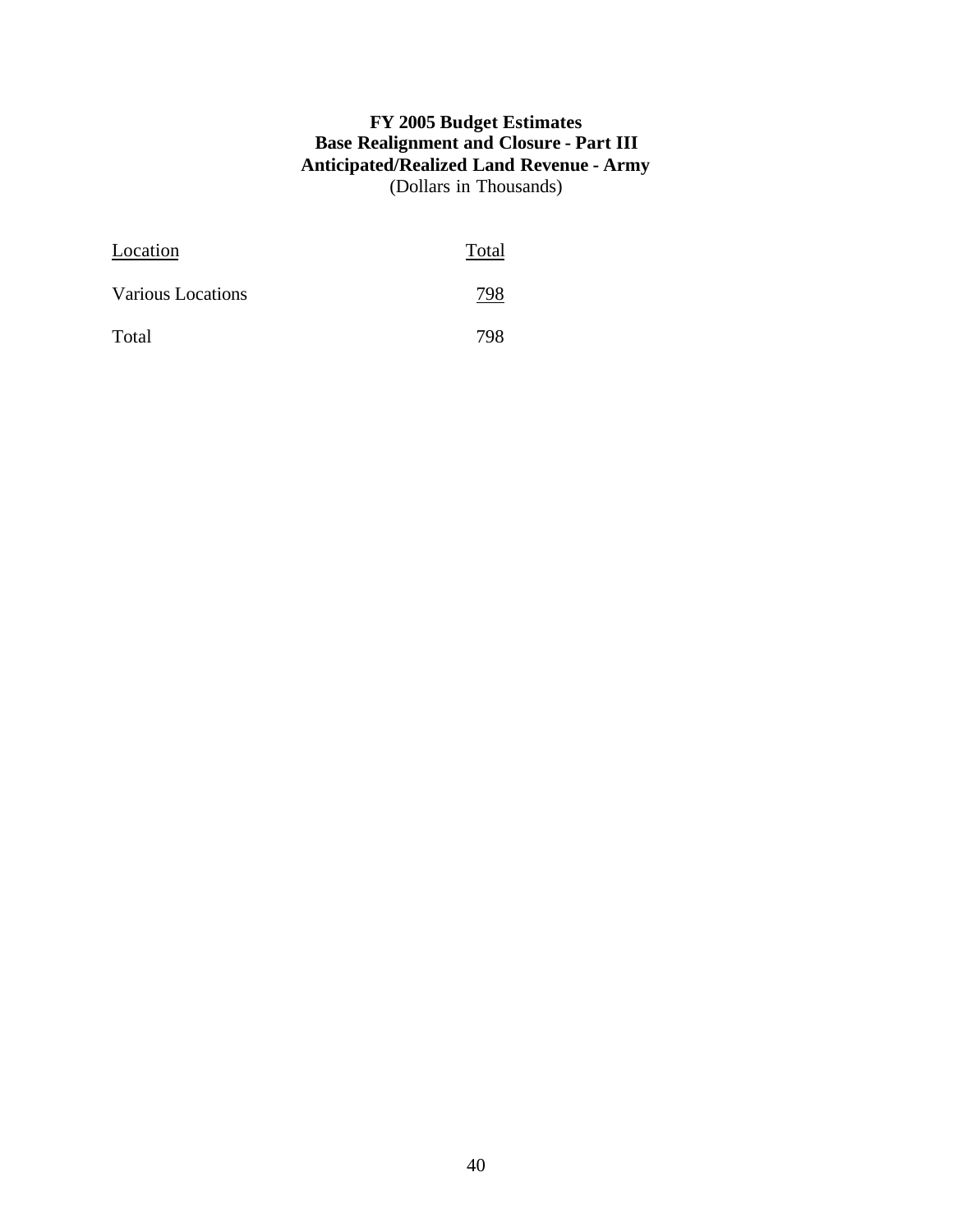# **FY 2005 Budget Estimates Base Realignment and Closure - Part III Anticipated/Realized Land Revenue - Navy** (Dollars in Thousands)

| Location                             | Total |
|--------------------------------------|-------|
| DoD Family Housing Niagara Falls, NY | 1,113 |
| Various Locations                    | 2,216 |
| Total                                | 3,329 |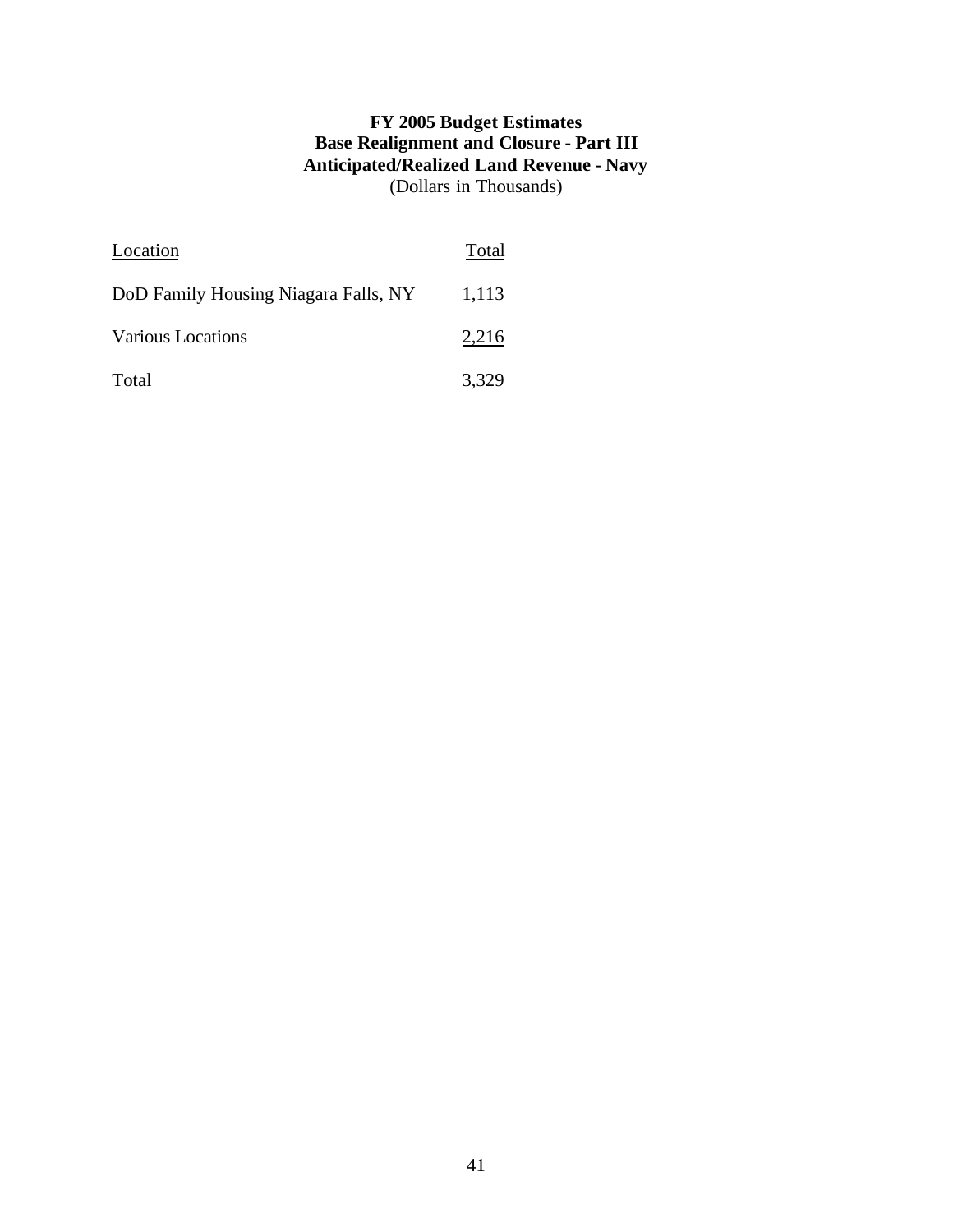# **FY 2005 Budget Estimates Base Realignment and Closure - Part III Loss of Land Revenue - Navy** (Dollars in Thousands)

| Location          | Total   |
|-------------------|---------|
| NS Mobile, AL     | 28,000  |
| Various Locations | 309,263 |
| Total             | 337,263 |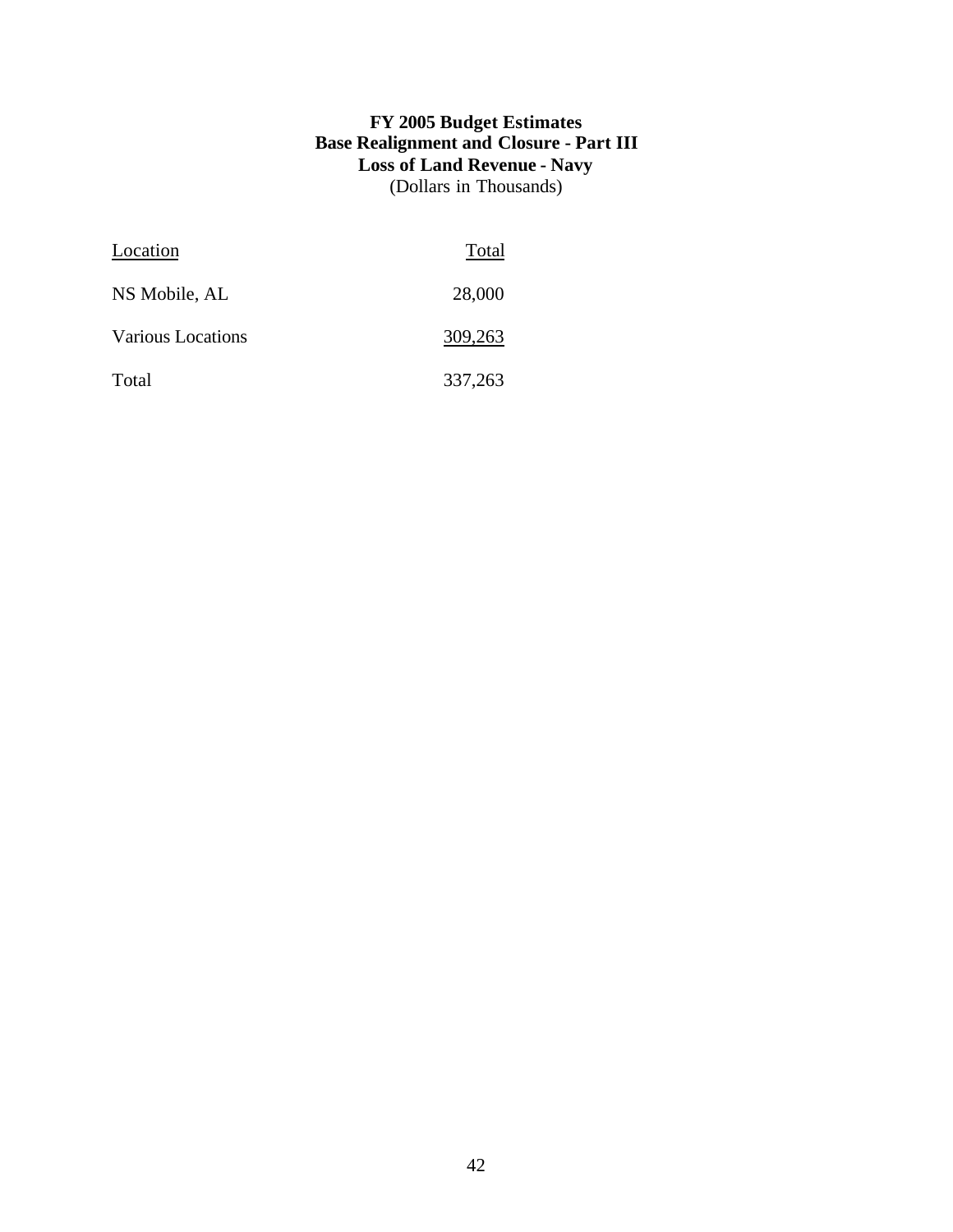# **FY 2005 Budget Estimates Base Realignment and Closure - Part III Anticipated/Realized Land Revenue - Air Force** (Dollars in Thousands)

| Location                      | Total |
|-------------------------------|-------|
| Griffiss Air Force Base, NY   | 3     |
| Homestead Air Force Base, FL  | 488   |
| March Air Force Base, CA      | 332   |
| O'Hare IAP ARS, IL            | 65    |
| Plattsburg Air Force Base, NY | 2,80  |
| Total*                        | 1,168 |

\*All anticipated/realized land revenues are accounted for in BRAC IV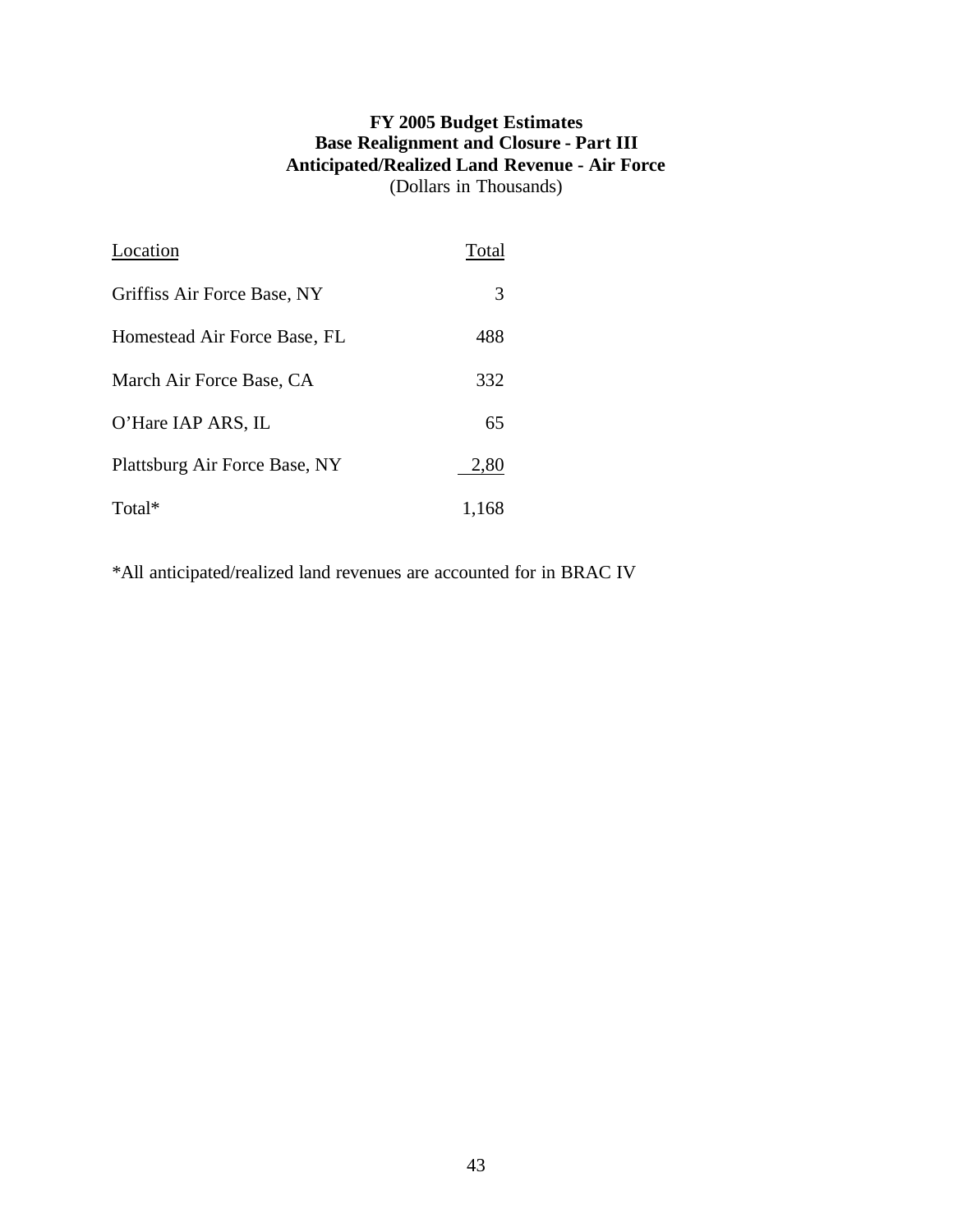# **FY 2005 Budget Estimates Base Realignment and Closure - Part IV Anticipated/Realized Land Revenue - Army** (Dollars in Thousands)

| Location<br>Fort Devens, MA      | <b>Total</b><br>2,500 |
|----------------------------------|-----------------------|
| Fort Ben Harrison, IN            | 938                   |
| Cameron Station, VA              | 14,861                |
| Stratford AAP, CT                | 6,590                 |
| Army Material Technology Lab, MA | 6,284                 |
| Bayonne MOT, NJ                  | 278                   |
| Hamilton AAF, CA                 | 944                   |
| Jefferson Proving Ground, IN     | 55                    |
| Detroit, ATP, MI                 | 5,924                 |
| Fort Sheridan, IL                | 5,150                 |
| <b>Stand Alone Housing</b>       | 110                   |
| Savanna AD                       | 8                     |
| Fort Ritchie                     | 54                    |
| <b>Fitzsimons AMC</b>            | 172                   |
| City of Chicago                  | 15,980                |
| Fort McClellan                   | 460                   |
| Fort Ord                         | 7,250                 |
| <b>New Orleans MOT</b>           | 275                   |
| Defense Depot Ogden              | 680                   |
| <b>VHFS</b><br>Total             | 992<br>69,505         |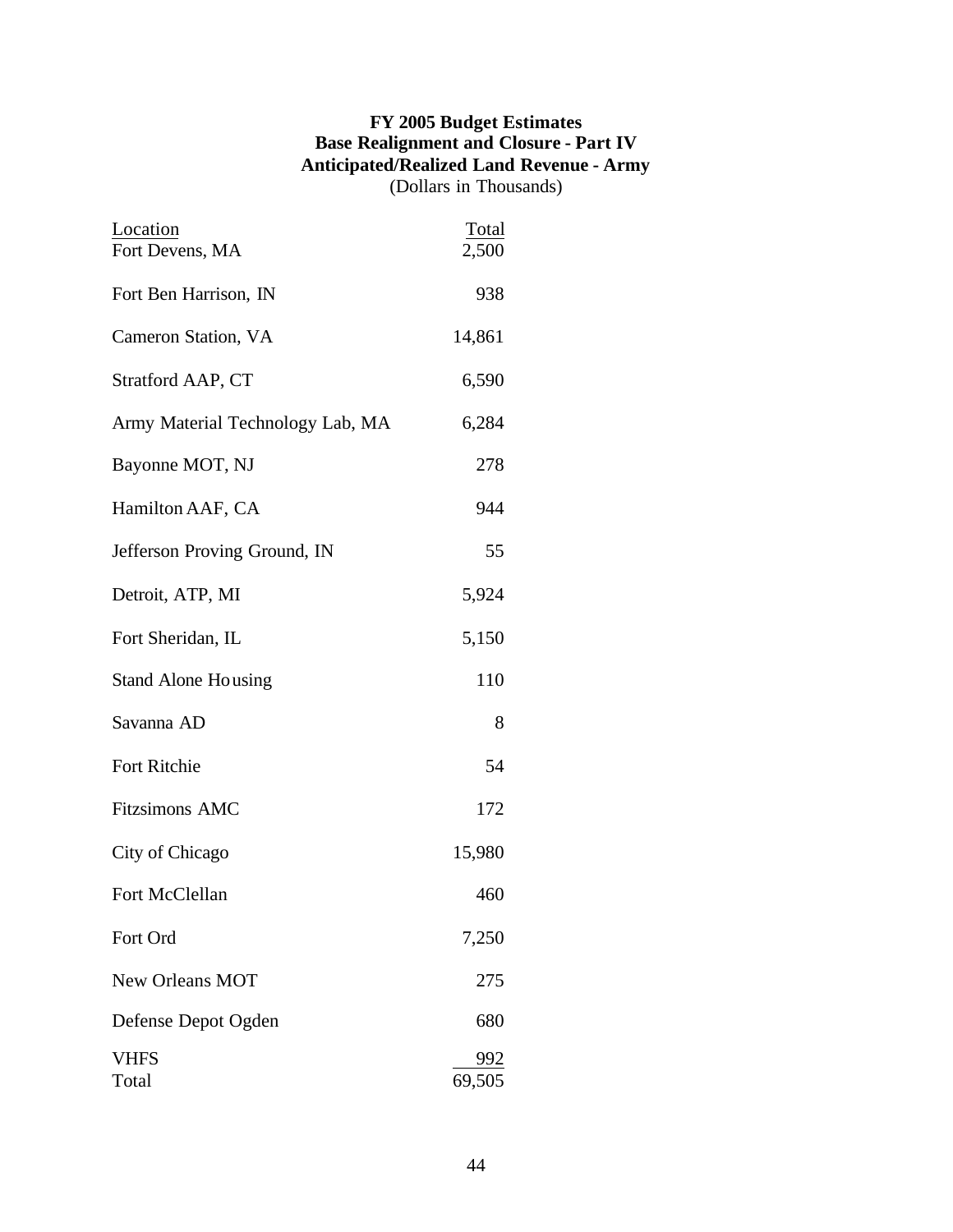# **FY 2005 Budget Estimates Base Realignment and Closure - Part IV Anticipated/Realized Land Revenue - Navy** (Dollars in Thousands)

| Location                      | <b>Total</b>   |
|-------------------------------|----------------|
| NS Long Beach, CA             | 1,000          |
| Naval Hospital Long Beach     | 15,000         |
| <b>MCAS</b> Tustin, CA        | 204,018        |
| MCAS, Toro, CA                | 100,000        |
| NAS Moffett Field, CA         | 6,250          |
| NTC Orlando, FL               | 3,287          |
| <b>NAWC Trenton, NJ</b>       | 652            |
| Pittsfield Reserve Center, MA | 52             |
| NS New York, NY               | 602            |
| NAS Dallas, TX                | $\overline{2}$ |
| <b>PWC San Francisco</b>      | 7,562          |
| Oak Knoll                     | 15,000         |
| Various Locations             | <u>9,147</u>   |
| Total                         | 362,572        |